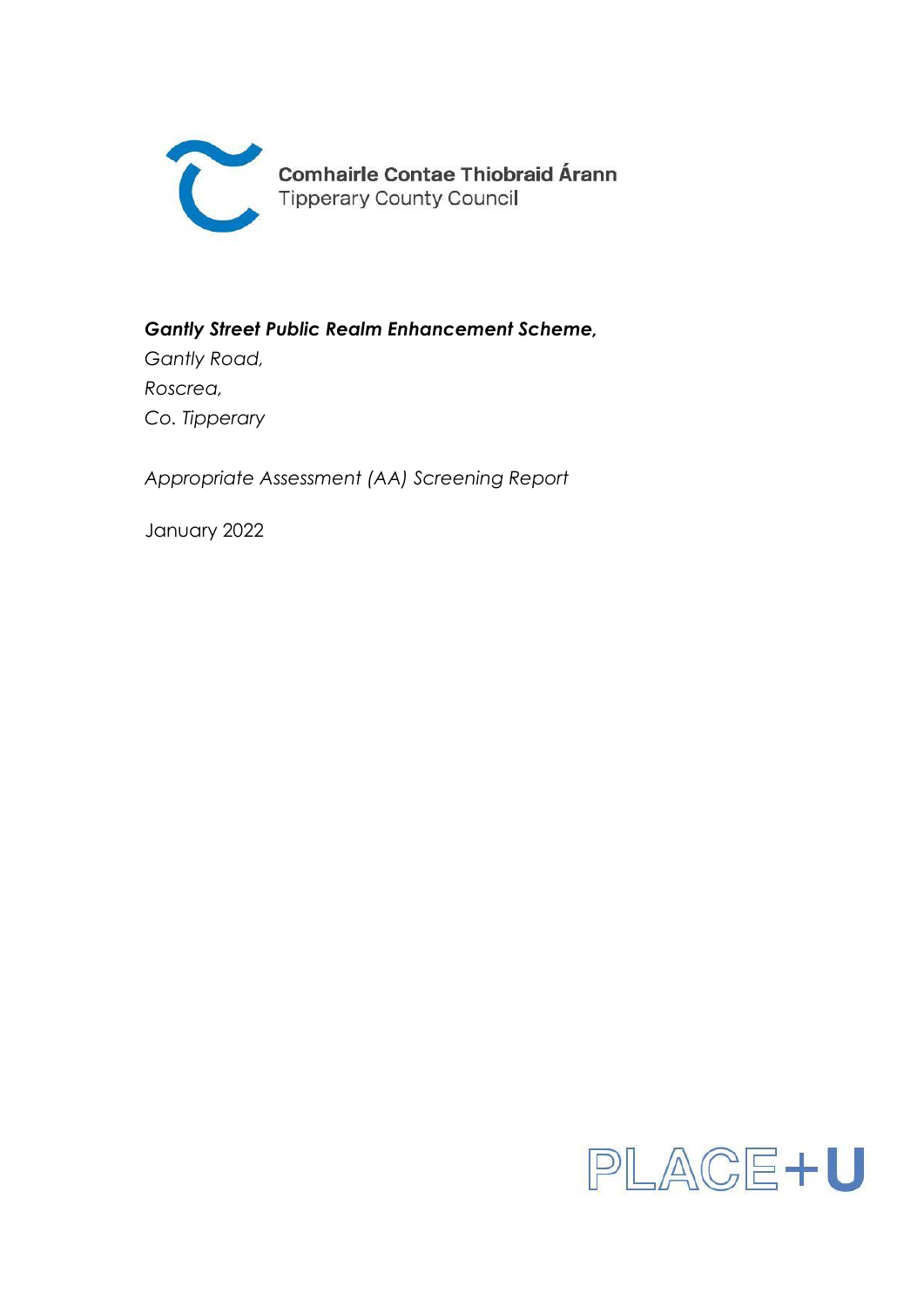# Contents

| 2.0 <sub>1</sub> |  |
|------------------|--|
| 2.1              |  |
|                  |  |
|                  |  |
|                  |  |
|                  |  |
|                  |  |
|                  |  |
|                  |  |
|                  |  |
|                  |  |
|                  |  |
| 5.0              |  |
|                  |  |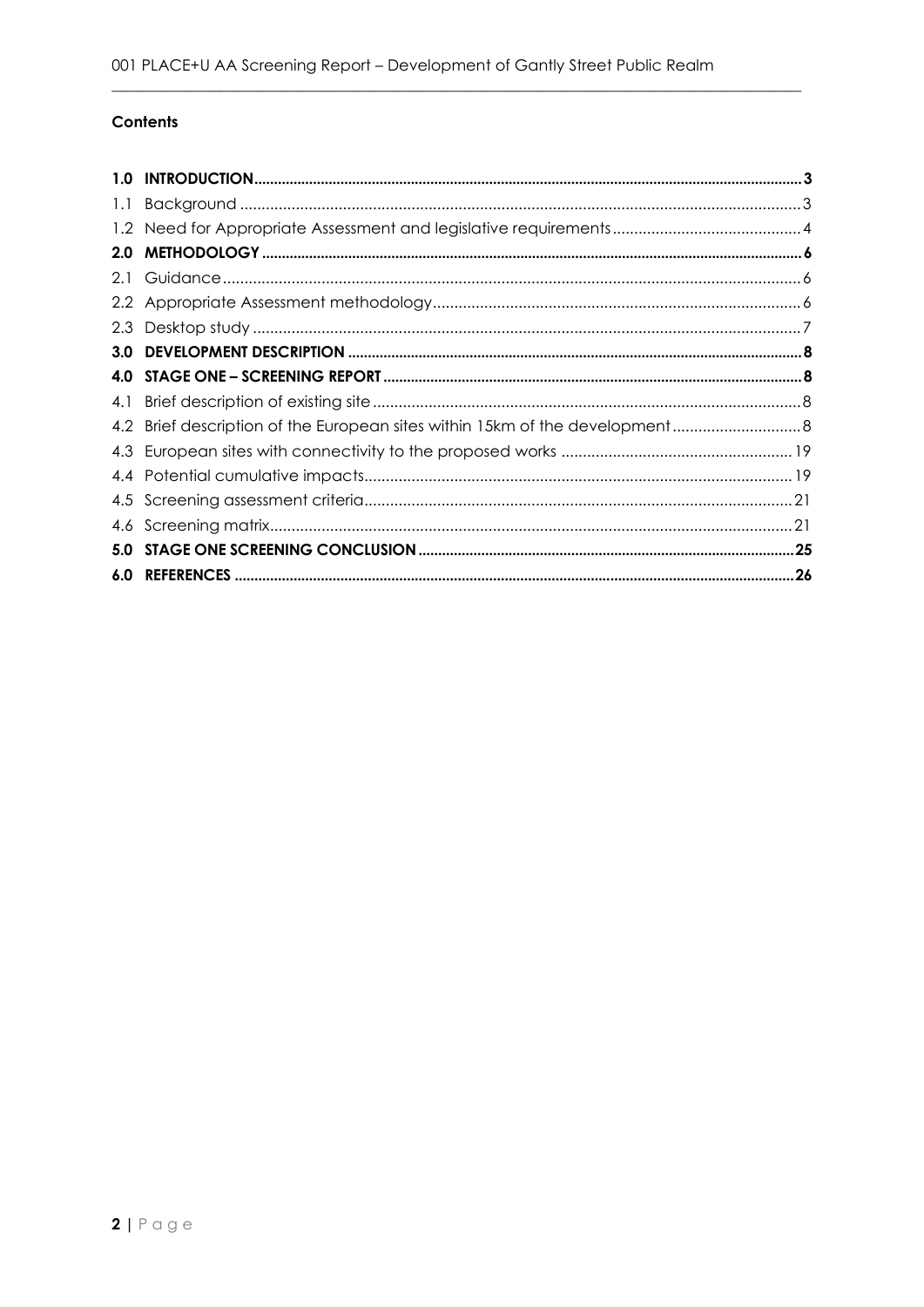## <span id="page-2-0"></span>**1.0 INTRODUCTION**

Tipperary County Council has commissioned PLACE+U to develop the Gantly Street Public Realm Enhancement Scheme proposals project.

 $\_$  , and the set of the set of the set of the set of the set of the set of the set of the set of the set of the set of the set of the set of the set of the set of the set of the set of the set of the set of the set of th

The proposed Gantly Street Public Realm Enhancement Scheme development includes for public realm refurbishment and enhancement in Roscrea, including the upgrading of the existing Gantly Road, with new high-quality paving, kerbing, landscaping, public lighting, improved street furniture and utility diversions/works, comprising of:

- New kerb alignment and pavement surfaces on Gantly Road, including new alignment design for footpaths, parking areas and trafficked areas, new hard and soft landscaping, new pedestrian crossings, new street furniture, new bollards and new bicycle racks.
- Installation of new public lighting and soft landscaping.
- Alteration of on-street parking for Gantly Road.
- Undergrounding of overhead electrical cables, installation of new public lighting and upgrading of existing public lighting.
- Development of associated drainage services and utilities across the entire project area.
- All associated site works.

## <span id="page-2-1"></span>**1.1 Background**

Ross Macklin PhD (Candidate) BSc (Hons) Applied Ecology HDip GIS Dip IPM MCIEEM IFM prepared this Appropriate Assessment (AA) screening report for Place + Urbanism on behalf of Tipperary County Council ('competent authority') for the proposed Gantly Street Public Realm Enhancement Scheme, Roscrea, Co. Tipperary (**Figure 1.1**).

The proposed development will be submitted in accordance with Part XI of the Planning and Development Act 2000 (as amended) and Part 8 of the Planning and Development Regulations 2001 (as amended).

The proposed Gantly Street Public Realm Enhancement Scheme proposed by Tipperary County Council development consists of a series of measures to improve both public safety and quality of the public realm along Roscrea's Gantly Road (approximately 302m in length), with ancillary infrastructure and associated site development works at a site of approximately 0.39ha. These are detailed in section 3 below (Development description).

This report, and the best available scientific information contained within, is intended to determine whether or not the works, either individually or in combination with other plans or projects, are likely to have a significant effect on areas designated as being of European importance for nature conservation (i.e. 'Natura 2000' or European sites). This report provides information to enable the competent authority to perform screening for AA, thereby enabling the competent authority to comply with Article 6(3) of Council Directive 92/43/EEC on the conservation of natural habitats and of wild fauna and flora ('Habitats Directive'), in addition to the European Communities (Birds and Natural Habitats) Regulations 2011–2015.

To evaluate the potential impact(s) of the proposed public realm enhancement scheme on the European sites, all sites located within a 15km radius of the works, or those which are ecologically linked, were considered. Please note that whilst a 15km buffer is recommended for plans, there is no ordinance for buffer size (EPA, 2009). However, the applied 15km radius provides a robust target to screen in European sites which could potentially be impacted when considered in isolation or in combination with others plans and projects.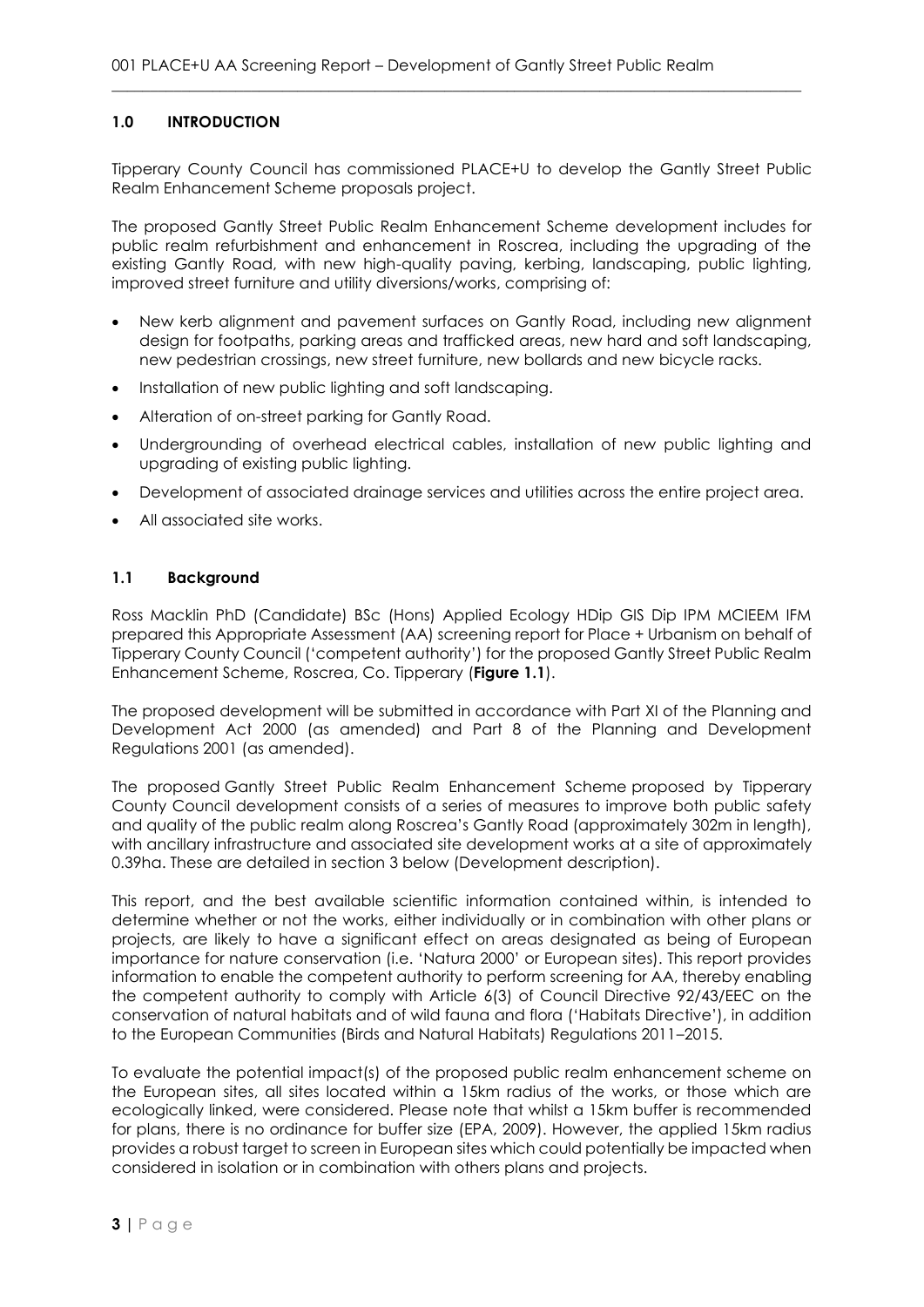The proposed works area at Gantly Road, Roscrea, Co. Tipperary is not located within or directly contiguous to any European site and does not contain any hydrological connection to any European site. The nearest watercourse (Bunnow River, EPA code: 25B25) is located approx. 240m (direct distance) east of the proposed works area. However, seven European sites fall within a 15km buffer of the proposed development site (**Figure 4.1**), namely;

 $\_$  , and the set of the set of the set of the set of the set of the set of the set of the set of the set of the set of the set of the set of the set of the set of the set of the set of the set of the set of the set of th

- Slieve Bloom Mountains SAC (000412)
- Sharavogue Bog SAC (000585)
- Lisduff Fen SAC (002147)
- Island Fen SAC (002236)
- Coolrain Bog SAC (002332)
- Slieve Bloom Mountains SPA (004160)
- River Nore SPA (004233)

### <span id="page-3-0"></span>**1.2 Need for Appropriate Assessment and legislative requirements**

Special Areas of Conservation (SACs) and Special Protection Areas for birds (SPAs) are sites that form part of a network, known as Natura 2000 sites, to be designated across Europe in order to protect biodiversity within the EU. SACs are designated under the EU Habitats Directive (92/43/EEC), as transcribed into Irish law by the European Communities (Natural Habitats) Regulations, 1997, while SPAs are designated under the EU Birds Directive (79/4089/EEC, as amended and codified in 2009/147/EC). The European Communities (Birds and Natural Habitats) Regulations, 2011 (S.I. 477/2011) revoked the 1997 Regulations (and amendments) as well as the European Communities (Birds and Natural Habitats) (Control of Recreational Activities) Regulations 2010. The purpose of the 2011 Regulations was to address transposition failures identified in the Court of Justice of the European Union (CJEU) judgements. Following additional amendments in 2013 (S.I. 499/2013) and 2015 (S.I. 355/2015) the regulations are now cited as the European Communities (Birds and Natural Habitats) Regulations 2011-2021.

Article 6(3) of the EU Habitats Directive states that: "*Any plan or project not directly connected with or necessary to the management of the [Natura 2000] site but likely to have a significant effect thereon, either individually or in combination with other plans or projects, shall be subject to appropriate assessment of its implications for the site in view of the site's conservation objectives*." Such an assessment is known as an Appropriate Assessment (AA). This provision is transposed into Irish legislation by Part XAB of the Planning and Development Acts, Section 177U(4) of which provides for AA screening as follows: "The competent authority shall determine that an appropriate assessment of [...] a proposed development [...] is required if it cannot be excluded, on the basis of objective information, that the [...] development, individually or in combination with other plans or projects, will have a significant effect on a European site."

Further guidance on AA is provided by the European Commission (2000) and the Department of the Environment, Heritage and Local Government (DEHLG) (2009). The stages of the Appropriate Assessment for the proposed development at Gantly Road, Roscrea, Co. Tipperary are described in the methodology section below.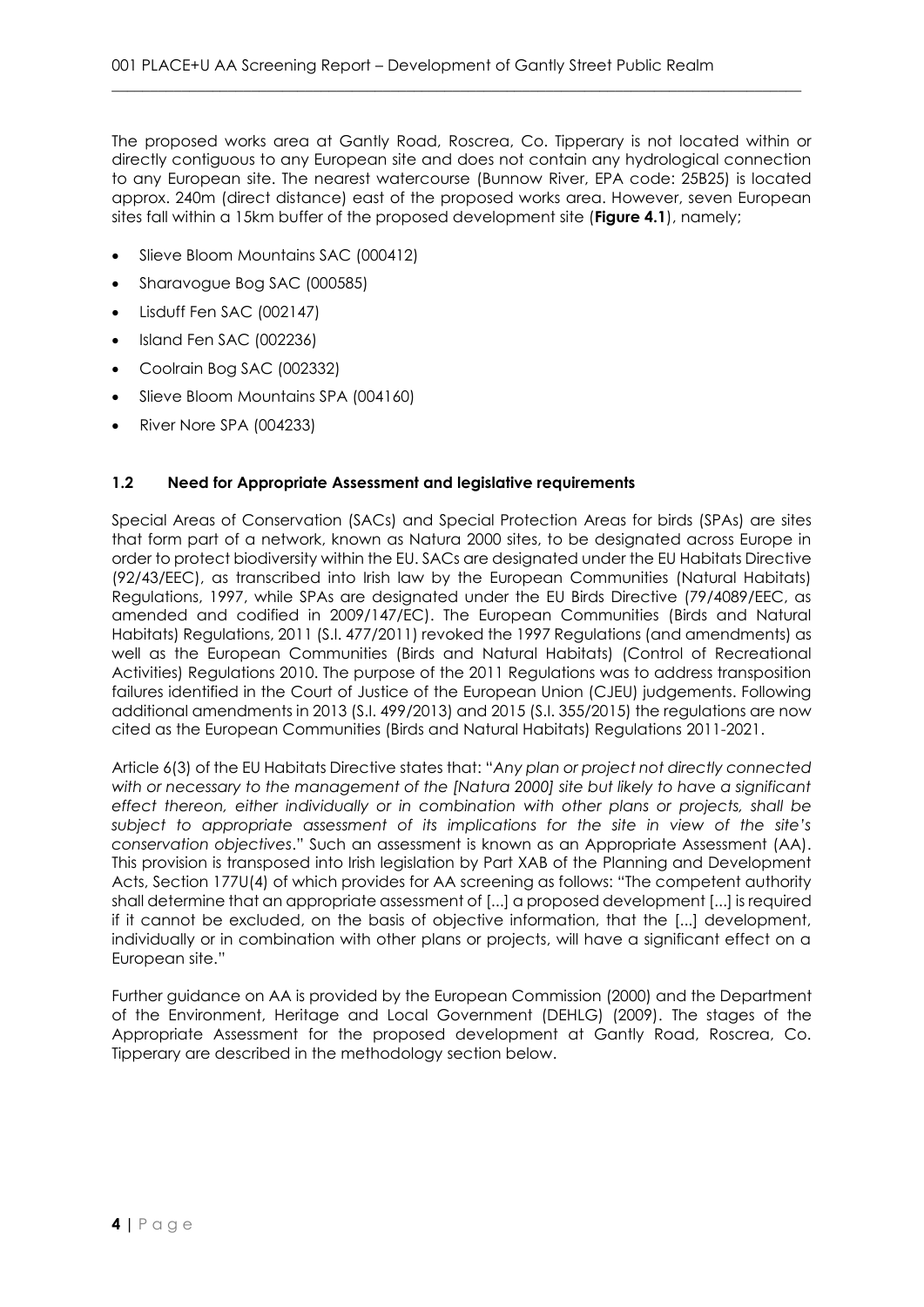



**Source:** ArcGIS by ESRI under Licence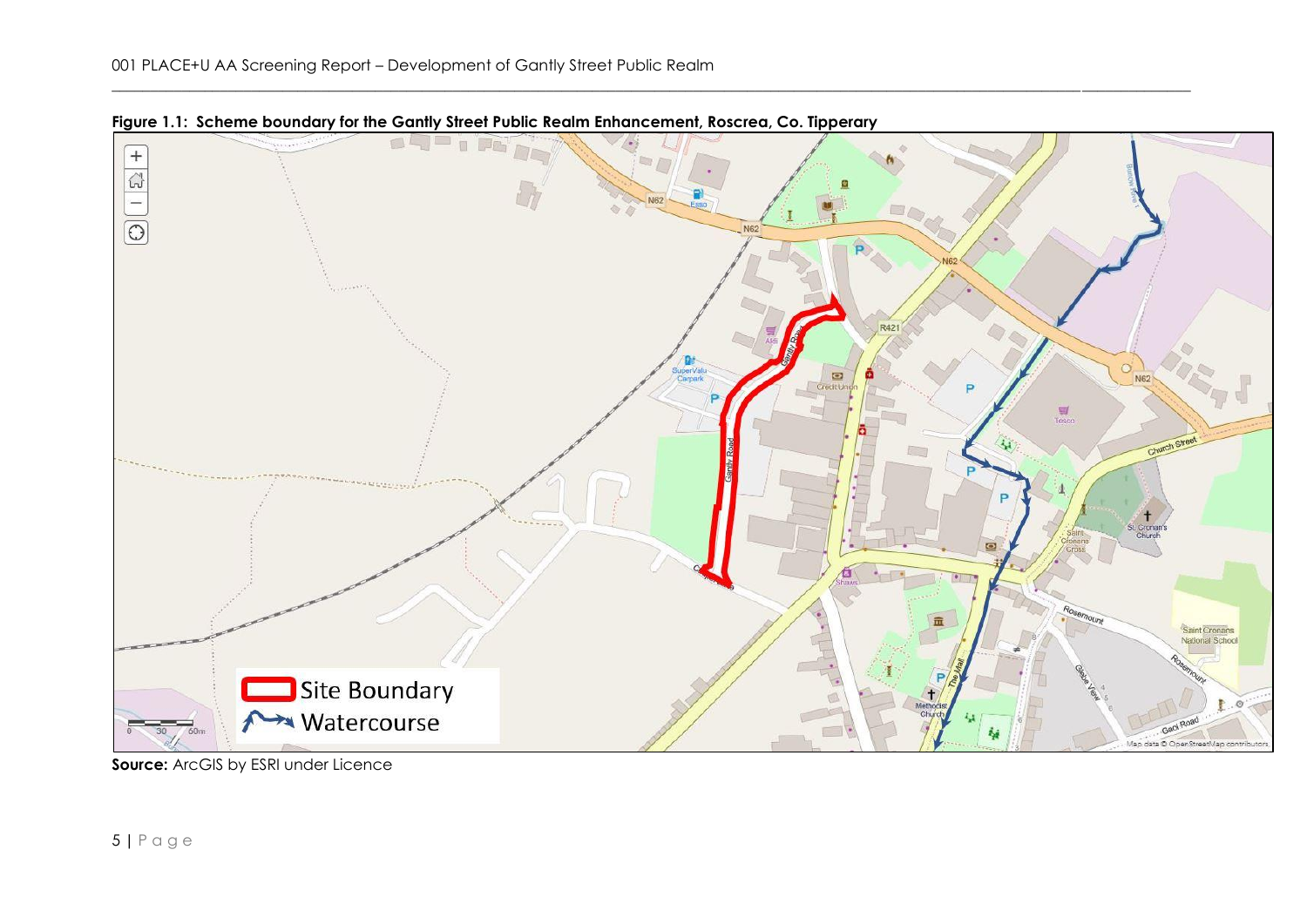## <span id="page-5-0"></span>**2.0 METHODOLOGY**

### <span id="page-5-1"></span>**2.1 Guidance**

This report has been prepared using the following guidance documents;

- DEHLG (2009). Appropriate Assessment of Plans and Projects in Ireland Guidance for Planning Authorities.
- EPA (2013). Integrated Biodiversity Impact Assessment Streamlining AA, SEA and EIA Processes: Practitioner's Manual. STRIVE Report Series No. 106 EPA STRIVE Programme 2007– 2013. Prepared for the Environmental Protection Agency by Ainhoa González.
- European Commission (2000). Managing Natura 2000 Sites: The Provisions of Article 6 of the Habitat's Directive 92/43/EEC (2000 and updated draft April 2015).
- European Commission (2001). Assessment of Plans and Projects Significantly Affecting Natura 2000 sites: Methodological Guidance on the Provisions of Article 6(3) and (4) of the Habitats Directive 92/43/EEC.
- European Commission (2007). Guidance Document on Article 6(4) of the 'Habitats Directive' 92/43/EEC. Clarification of the Concepts of Alternative Solutions, Imperative Reasons of Overriding Public Interest, Compensatory Measures, Overall Coherence. Opinion of the European Commission.
- European Commission (2018). Managing Natura 2000 sites: The provisions of Article 6 of the 'Habitats' Directive 92/43/EEC. Commission notice, November 2018.
- Fry & Scott (2011). Developing IBIA: A standardised AA review package. In Impact Assessment and Responsible Development for Infrastructure, Business & Industry: 31st Annual meeting of IAIA, Puebla, Mexico (Vol. 29).
- Möckel, S. (2017). The European ecological network "Natura 2000" and the appropriate assessment for projects and plans under Article 6(3) of the Habitats Directive. In: Möckel S (Ed.) 'Natura 2000 appropriate assessment and derogation procedure – legal requirements in the light of European and German case-law'. Nature Conservation 23: 1–29.
- NPWS (2010). Appropriate Assessment under Article 6 of the Habitats Directive: Guidance for Planning Authorities. Circular NPW 1/10 & PSSP 2/10.
- NPWS (2019a). The Status of EU Protected Habitats and Species in Ireland. Volume 2: Habitat Assessments. Unpublished NPWS report. Edited by: Deirdre Lynn and Fionnuala O'Neill
- NPWS (2019b). The Status of EU Protected Habitats and Species in Ireland. Volume 3: Species Assessments. Unpublished NPWS report. Edited by: Deirdre Lynn and Fionnuala O'Neill
- Recent Irish and European case law on the Habitats Directive.
- The European Communities (Birds and Natural Habitats) Regulations 2011 as amended.
- The Planning and Development Act 2000-2019.
- The Planning and Development Regulations 2001-2019.

### <span id="page-5-2"></span>**2.2 Appropriate Assessment methodology**

The screening process to facilitate appropriate assessment has four main steps (after European Commission, 2001) (**Table 2.1**). This methodology was followed in preparation of this report.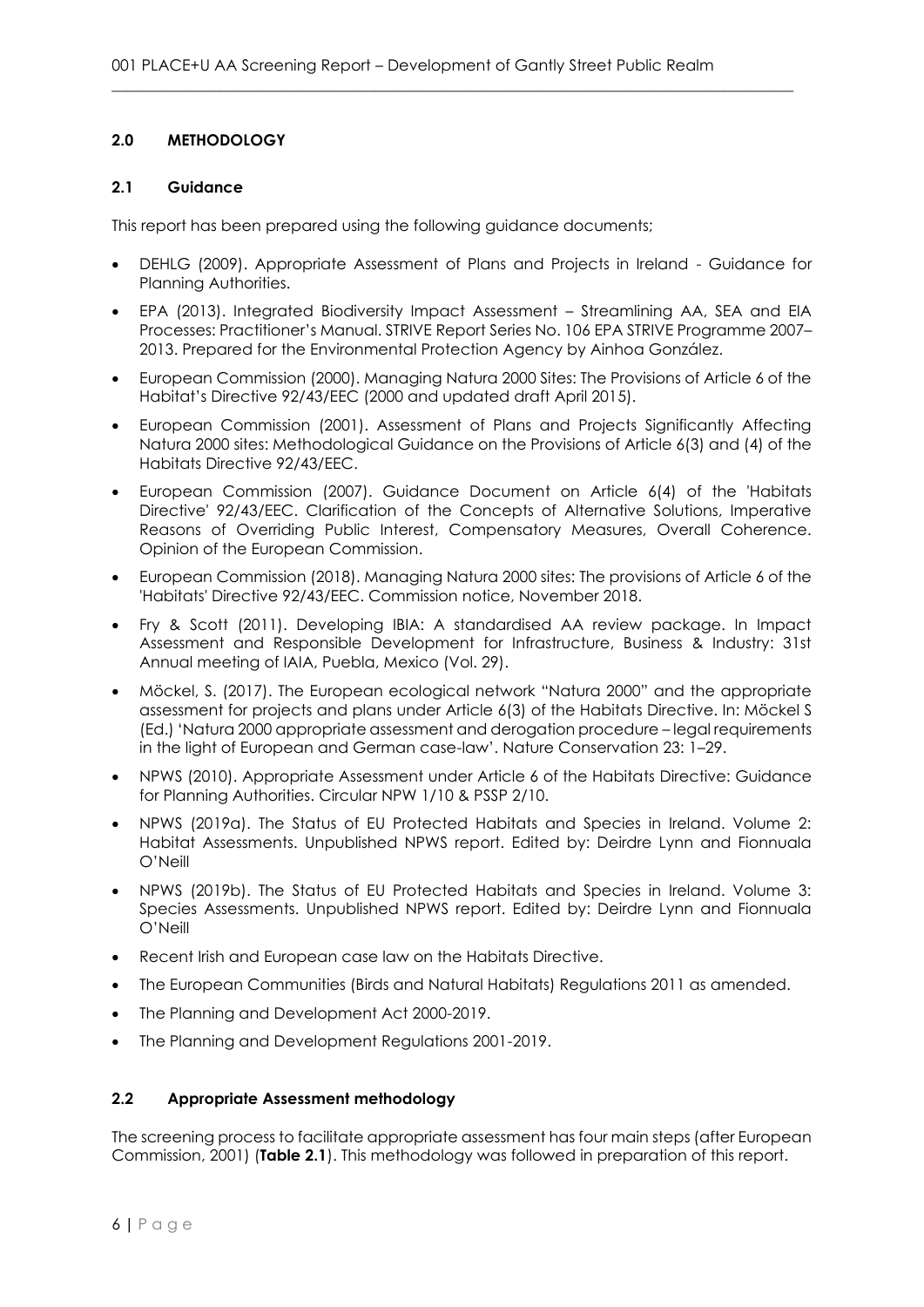| Stage 1 | Screening for Appropriate Assessment                     |  |  |  |  |  |  |
|---------|----------------------------------------------------------|--|--|--|--|--|--|
| Stage 2 | Appropriate Assessment                                   |  |  |  |  |  |  |
| Stage 3 | Alternative solutions                                    |  |  |  |  |  |  |
| Stage 4 | Imperative Reasons of Overriding Public Interest (IROPI) |  |  |  |  |  |  |

 $\_$  , and the set of the set of the set of the set of the set of the set of the set of the set of the set of the set of the set of the set of the set of the set of the set of the set of the set of the set of the set of th

| <b>Table 2.1</b> Stages in the Appropriate Assessment process (after DEHLG, 2009). |  |
|------------------------------------------------------------------------------------|--|
|                                                                                    |  |

The aforementioned guidance documents set out a staged approach for undertaking the Appropriate Assessment (AA) process, the first stage of which is referred to as 'screening'. This stage identifies the likely significant impacts on European sites, if any, which would arise from a proposed plan or project either alone or in combination with other plans and projects.

If the conclusions at the end of screening are that there is no likelihood of significant effects occurring on any European sites as a result of the proposed plan or project, either alone or in combination with other plans and projects, then there is no requirement to undertake AA. However, even if screening makes a finding of no significant effects, and therefore concludes that AA is not required, these findings must be clearly documented in order to provide transparency of decision-making, and to ensure the application of the so-called 'precautionary principle'.

Screening for AA involves the following;

- Determining whether a project or plan is directly connected with or necessary to the conservation management of any European sites
- Describing the details of the project/plan proposals and other plans or projects that may cumulatively affect any European sites;
- Describing the characteristics of relevant European sites
- Appraising likely significant effects of the proposed project or plan on relevant European sites.

## <span id="page-6-0"></span>**2.3 Desktop study**

In order to complete the Screening for Appropriate Assessment, certain information on the existing environment is required. A desktop study was carried out to collate available information on the site's existing environment. This comprised a review of the following publications, data sources and datasets:

- Draft Tipperary County Development Plan (2022-2028)
- Roscrea Local Area Plan 2012 (as extended)
- Tipperary County Council Online Planning Query System (map viewer) [\(https://tipp.maps.arcgis.com/apps/webappviewer/index.html?id=460724c4b3de413cb](https://tipp.maps.arcgis.com/apps/webappviewer/index.html?id=460724c4b3de413cbbeb853111df588a) [beb853111df588a\)](https://tipp.maps.arcgis.com/apps/webappviewer/index.html?id=460724c4b3de413cbbeb853111df588a)
- National Parks and Wildlife Service (NPWS) website and metadata available [\(http://webgis.npws.ie/npwsviewer/\)](http://webgis.npws.ie/npwsviewer/)
- OSI Aerial photography and 1:50,000 mapping
- National Biodiversity Data Centre (NBDC) (on-line map-viewer available at [https://maps.biodiversityireland.ie/Map\)](https://maps.biodiversityireland.ie/Map)
- BirdWatch Ireland website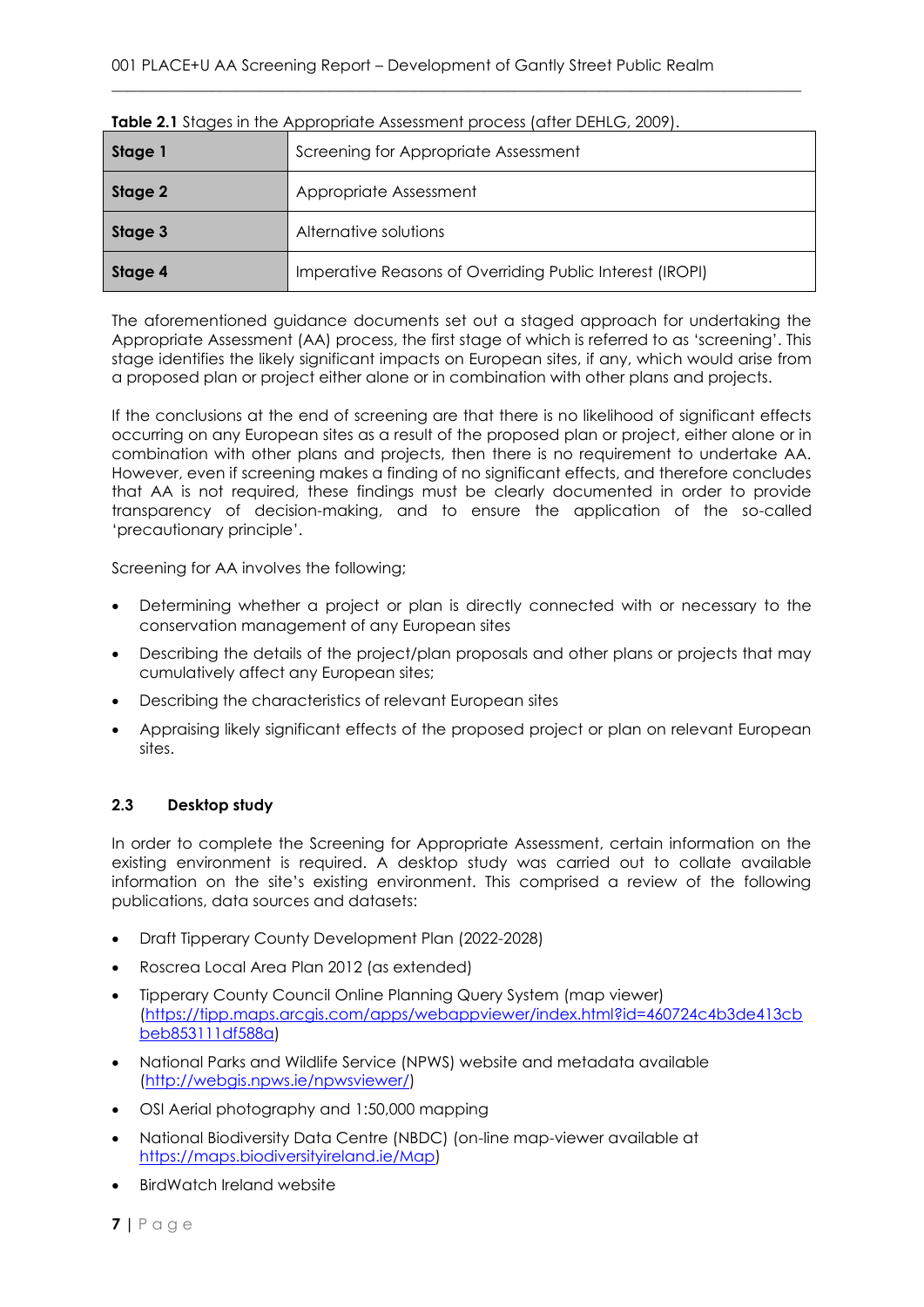- Environmental Protection Agency (EPA) (map viewer) [\(https://gis.epa.ie/EPAMaps/\)](https://gis.epa.ie/EPAMaps/)
- Teagasc soil area maps (via NBDC online map-viewer)
- Geological Survey Ireland (GSI) area maps (map viewer) [\(https://dcenr.maps.arcgis.com/apps/MapSeries/index.html?appid=a30af518e87a4c0ab](https://dcenr.maps.arcgis.com/apps/MapSeries/index.html?appid=a30af518e87a4c0ab2fbde2aaac3c228) [2fbde2aaac3c228\)](https://dcenr.maps.arcgis.com/apps/MapSeries/index.html?appid=a30af518e87a4c0ab2fbde2aaac3c228)

 $\_$  , and the set of the set of the set of the set of the set of the set of the set of the set of the set of the set of the set of the set of the set of the set of the set of the set of the set of the set of the set of th

## <span id="page-7-0"></span>**3.0 DEVELOPMENT DESCRIPTION**

In summary, the proposed Gantly Street Public Realm Enhancement Scheme development includes for public realm refurbishment and enhancement in Roscrea, including the upgrading of the existing Gantly Road, with new high-quality paving, kerbing, landscaping, public lighting, improved street furniture and utility diversions/works, comprising of:

- New kerb alignment and pavement surfaces on Gantly Road, including new alignment design for footpaths, parking areas and trafficked areas, new hard and soft landscaping, new pedestrian crossings, new street furniture, new bollards and new bicycle racks.
- Installation of new public lighting and soft landscaping.
- Alteration of on-street parking for Gantly Road.
- Undergrounding of overhead electrical cables, installation of new public lighting and upgrading of existing public lighting.
- Development of associated drainage services and utilities across the entire project area.
- All associated site works.
- All other ancillary and associated site development works above and below ground level

## <span id="page-7-1"></span>**4.0 STAGE ONE – SCREENING REPORT**

### <span id="page-7-2"></span>**4.1 Brief description of existing site**

The proposed Gantly Street Public Realm Enhancement Scheme site at Gantly Road, Roscrea Co. Tipperary is approximately 0.39ha (**Figure 1.1**). The landscape of the study area is heavily urbanised in nature, with land use classifications for the surrounding area defined as 'Continuous urban fabric' (111, as per the 2018 CORINE landcover dataset).

Bedrock geology within the study area comprises dark muddy limestone, shale, as part of the Ballysteen Formation, according to the Geological Survey of Ireland. The site is situated in an area of high groundwater vulnerability, which means that the area is able to easily transmit pollution to groundwater.

There are no surface water features within or adjoining the proposed development site meaning that surface water pathways to European sites do not exist. The closest watercourse (Bunnow River, EPA code: 25B25) is located approx. 240m east of the proposed works area (**Figure 1.1**).

### <span id="page-7-3"></span>**4.2 Brief description of the European sites within 15km of the development**

The screening process has identified a total of seven European sites (or part thereof) within a 15km radius of the proposed development works area (see **Figure 4.1** and **Table 4.1** below).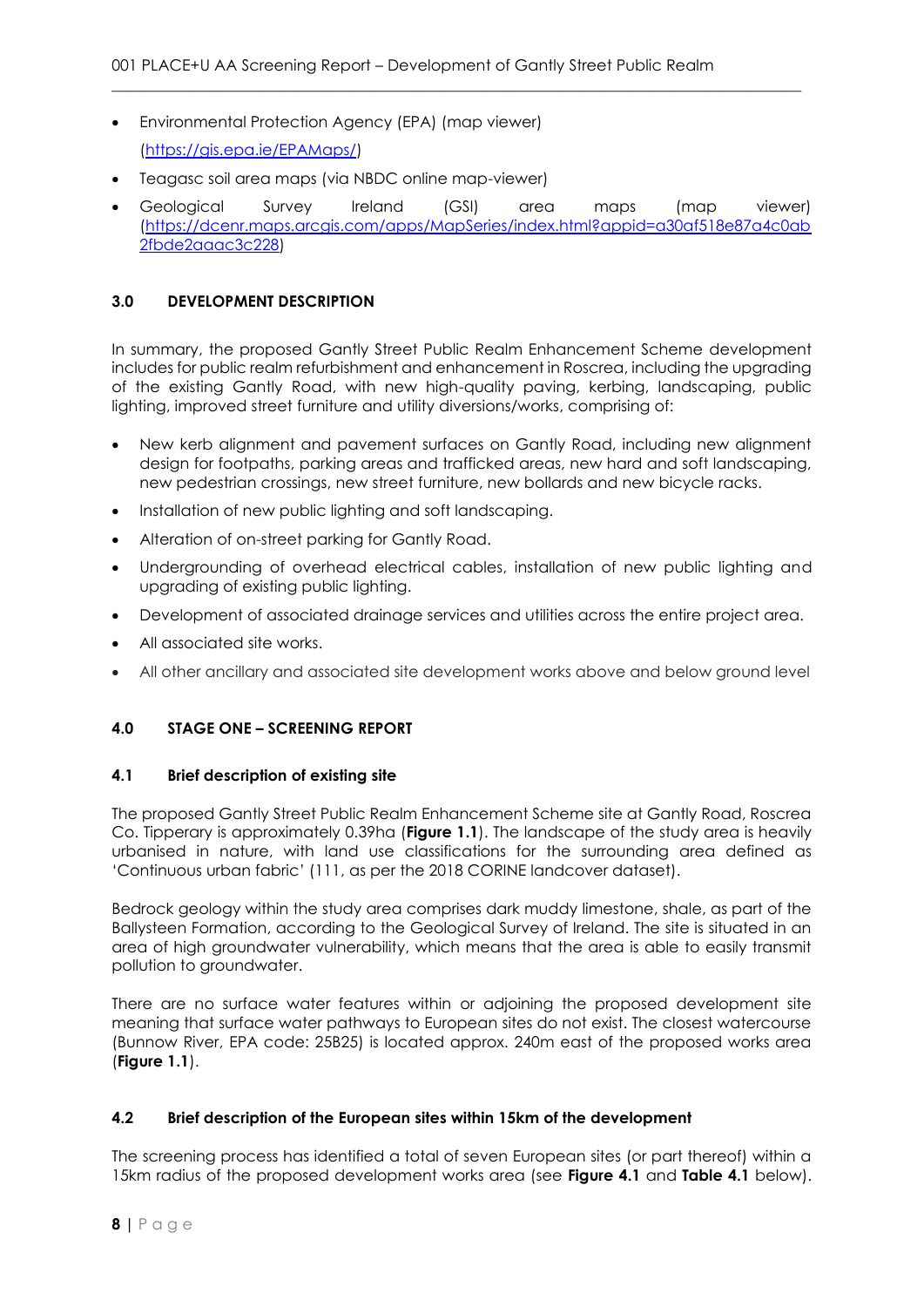**Table 4.1** lists the European sites located within 15km of the proposed works, including their qualifying interests, conservation objectives and known threats (according to information provided by the NPWS). The sites are as follows by order of increasing (direct) distance;

 $\_$  , and the set of the set of the set of the set of the set of the set of the set of the set of the set of the set of the set of the set of the set of the set of the set of the set of the set of the set of the set of th

- Slieve Bloom Mountains SPA (004160) 4.2km east
- Slieve Bloom Mountains SAC (000412) 8.3km northeast
- Sharavogue Bog SAC (000585) 9.8km northwest
- River Nore SPA (004233) 10.6km southeast
- Lisduff Fen SAC (002147) 11.5km northwest
- Island Fen SAC (002236) 11.6km north
- Coolrain Bog SAC (002332) 12.7km east

The proposed Gantly Street Public Realm Enhancement Scheme is not located within any of these European sites and there is no surface water or groundwater connectivity between the works area and any of the European sites. There are no surface waters within or linked to the proposed works area. Given the lack of direct connectivity, hydrological or otherwise, there was not considered to be any potential for the proposed works to directly impact a European site within a 15km radius.

In consideration of the above, the seven European sites can be screened out due to i) distance between the proposed development and the European sites; ii) the lack of downstream hydrological connectivity; and iii) the nature of proposed works (i.e. localised public road upgrades and modifications). Further details for screening out are discussed in Table **4.1** below.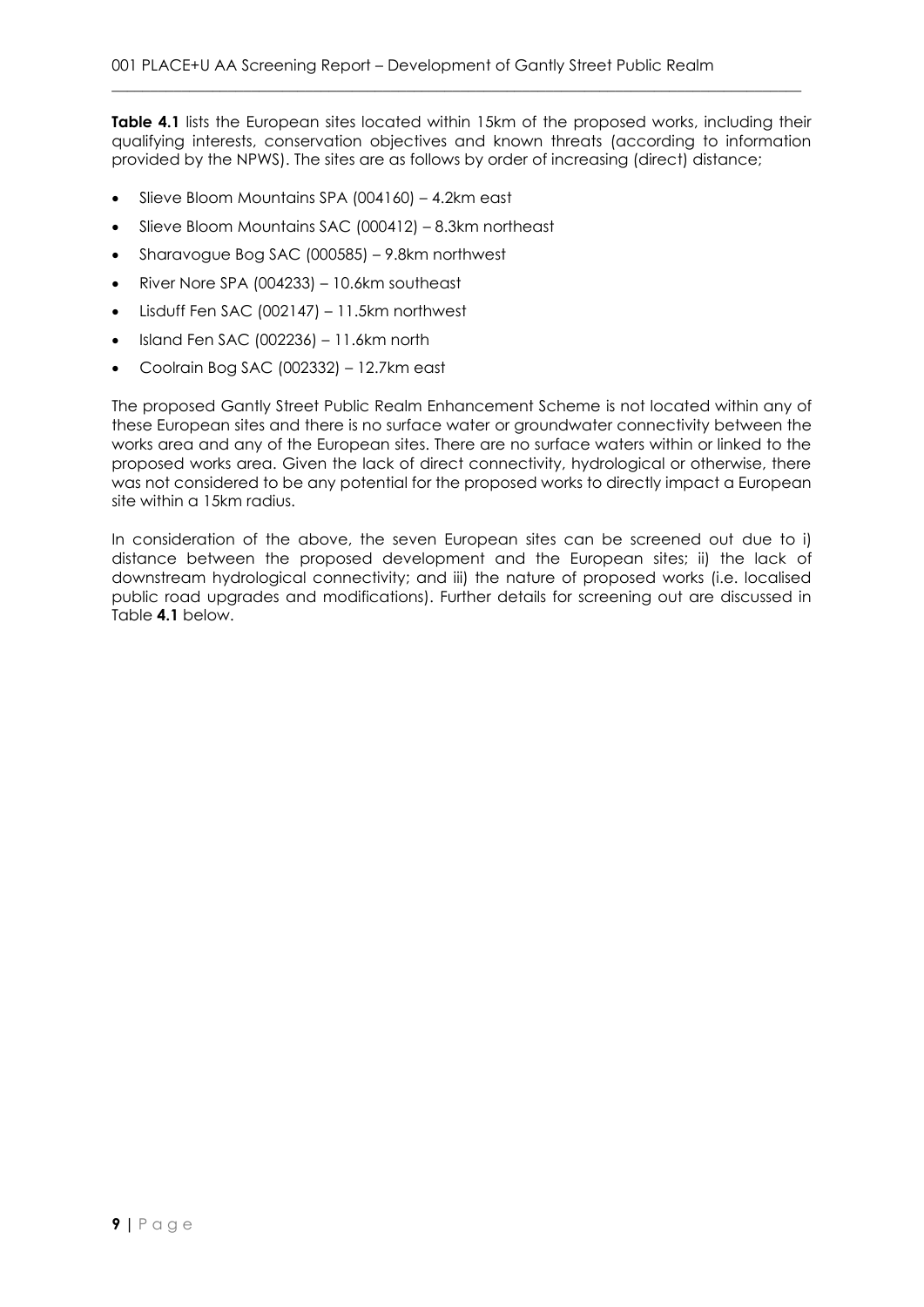

**Figure 4.1: Location of the proposed works area at Gantly Road, relative to European sites within a 15km buffer**

**Source:** ArcGIS by ESRI under Licence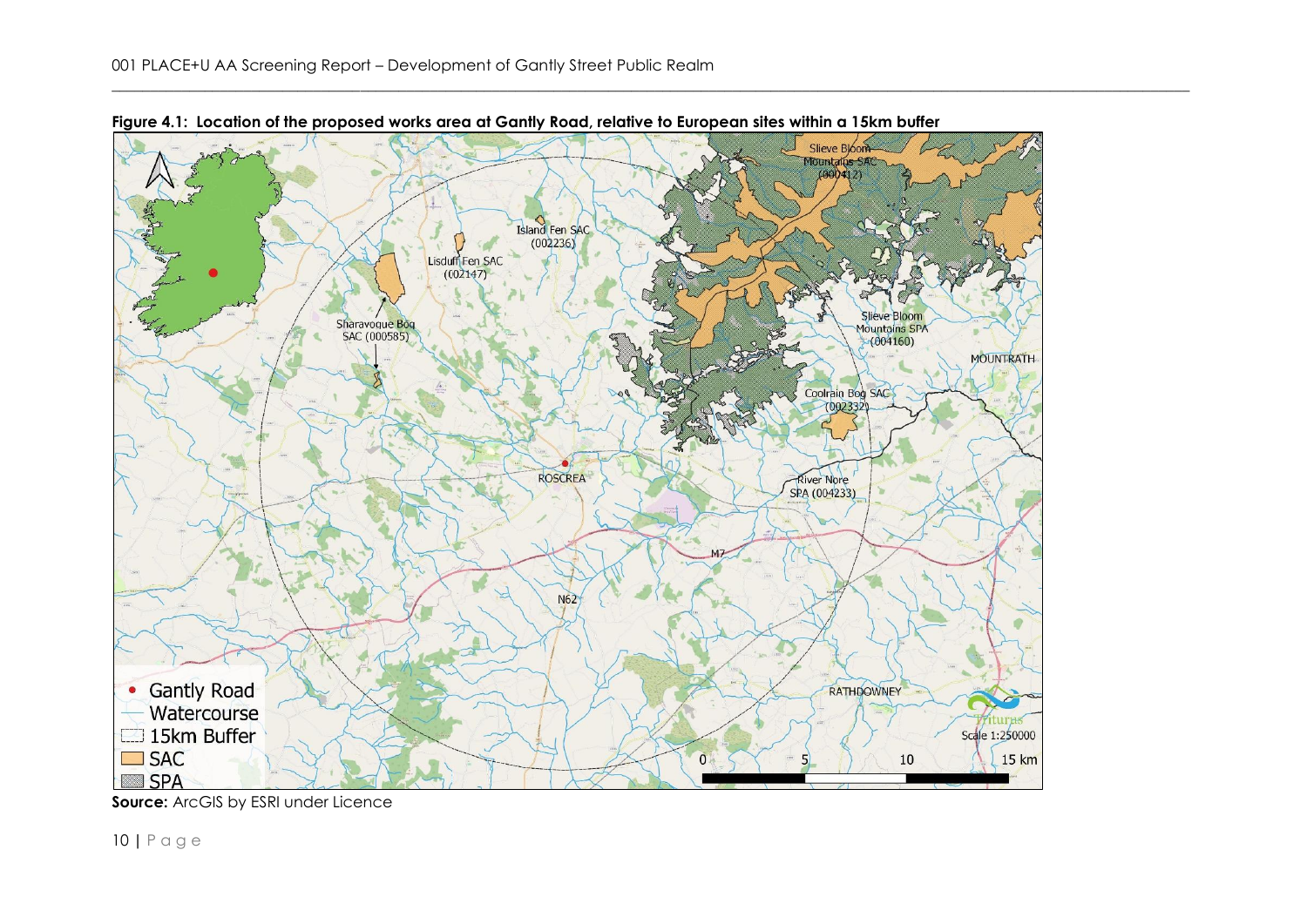| <b>Designated</b><br>site<br>(site code)  | <b>Distance from</b><br>development<br>(km, direct distance) | Conservation<br>objective(s)                                                                                                                                          | <b>Qualifying Interests</b>              | <b>Threats</b>                                                                                                                                                                                                                                                                                                                                                                                                                                                                                                                                                                                                                                                | <b>Screening rationale</b>                                                                                                                                                                                                                                                                                                                |
|-------------------------------------------|--------------------------------------------------------------|-----------------------------------------------------------------------------------------------------------------------------------------------------------------------|------------------------------------------|---------------------------------------------------------------------------------------------------------------------------------------------------------------------------------------------------------------------------------------------------------------------------------------------------------------------------------------------------------------------------------------------------------------------------------------------------------------------------------------------------------------------------------------------------------------------------------------------------------------------------------------------------------------|-------------------------------------------------------------------------------------------------------------------------------------------------------------------------------------------------------------------------------------------------------------------------------------------------------------------------------------------|
| Slieve Bloom<br>Mountains SPA<br>(004160) | Approx. 4.2km east<br>from works area.                       | To maintain or<br>restore the<br>favourable<br>conservation<br>status of the<br>bird species<br>listed as Special<br>Conservation<br>Interests for this<br><b>SPA</b> | • Hen Harrier (Circus<br>cyaneus) [A082] | High risk threats & pressures<br>inside the site:<br>B - Sylviculture, forestry<br>$\bullet$<br>High risk threats & pressures<br>outside the site:<br>B - Sylviculture, forestry<br>$\bullet$<br>A04 - grazing<br>$\bullet$<br>Medium risk threats &<br>pressures inside the site:<br>C01.03 - Peat extraction<br>$\bullet$<br>Low risk threats & pressures<br>inside the site:<br>D01.01 - paths, tracks,<br>$\bullet$<br>cycling tracks<br>• E01.03 - dispersed<br>habitation<br>D01.02 - roads,<br>$\bullet$<br>motorways<br>$\bullet$ A04 – grazing<br>Low risk threats & pressures<br>outside the site:<br>E01.03 - dispersed<br>$\bullet$<br>habitation | This site is screened out<br>because:<br>Proposed works area is<br>$\bullet$<br>located >4km from the<br>SPA and is located in a<br>highly urbanised area<br>that does not provide<br>any suitable foraging<br>habitat for breeding<br>hen harrier.<br>No direct or indirect<br>impact will occur on this<br>site's qualifying interests. |

|  |  |  | Table 4.1: Summary of European sites and distances from proposed works area at Gantly Road, Roscrea, Co. Tipperary |  |  |
|--|--|--|--------------------------------------------------------------------------------------------------------------------|--|--|
|--|--|--|--------------------------------------------------------------------------------------------------------------------|--|--|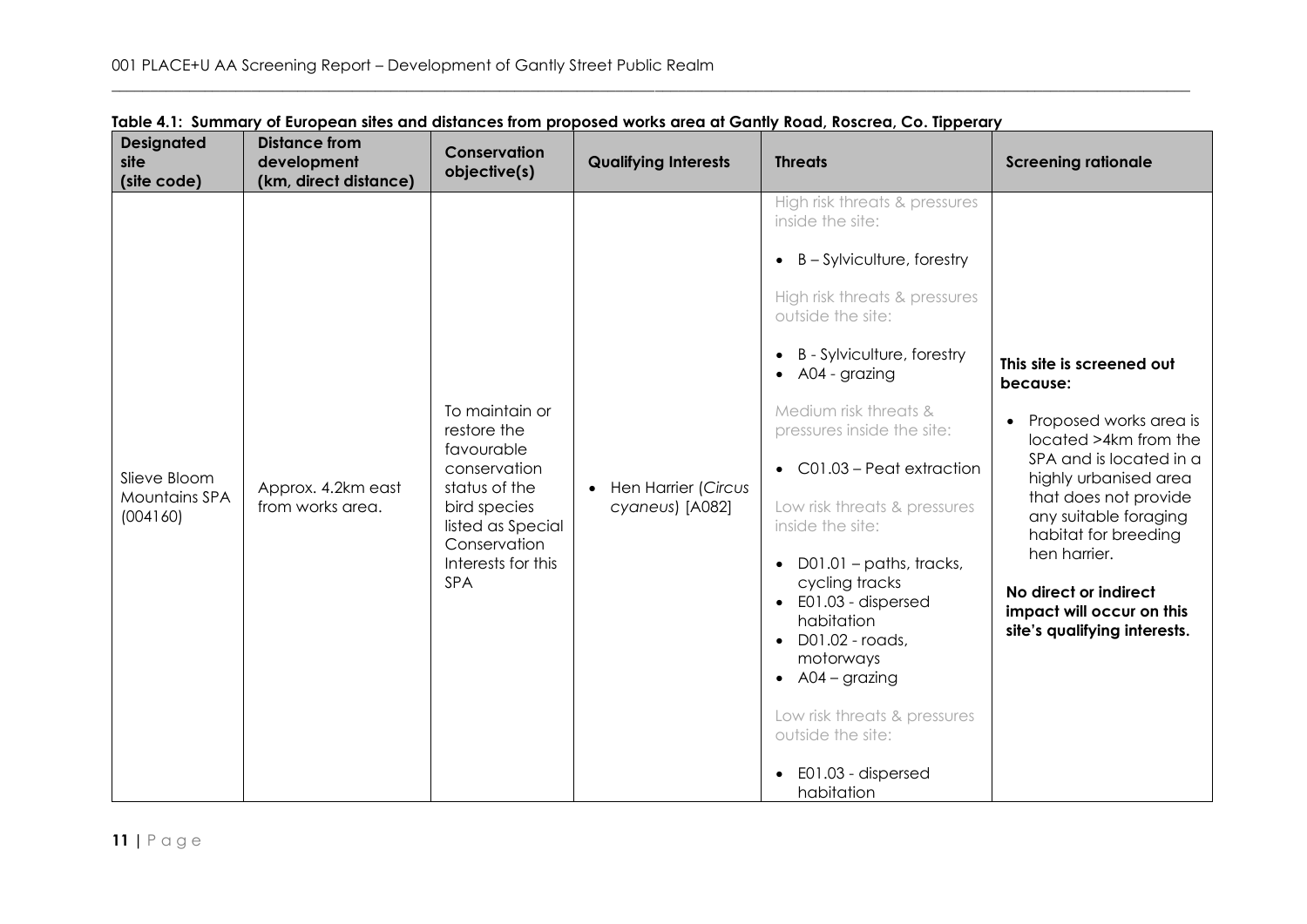| <b>Designated</b><br>site<br>(site code)  | <b>Distance from</b><br>development<br>(km, direct distance) | <b>Conservation</b><br>objective(s)                                                                                                    | <b>Qualifying Interests</b>                                                                                                                                                                                                                                                                  | <b>Threats</b>                                                                                                                                                                                                                                                                                                                                                                                                                                                                                                                                                                                          | <b>Screening rationale</b>                                                                                                                                                                                                                                                                                                                                                                                                                                                                                                 |
|-------------------------------------------|--------------------------------------------------------------|----------------------------------------------------------------------------------------------------------------------------------------|----------------------------------------------------------------------------------------------------------------------------------------------------------------------------------------------------------------------------------------------------------------------------------------------|---------------------------------------------------------------------------------------------------------------------------------------------------------------------------------------------------------------------------------------------------------------------------------------------------------------------------------------------------------------------------------------------------------------------------------------------------------------------------------------------------------------------------------------------------------------------------------------------------------|----------------------------------------------------------------------------------------------------------------------------------------------------------------------------------------------------------------------------------------------------------------------------------------------------------------------------------------------------------------------------------------------------------------------------------------------------------------------------------------------------------------------------|
| Slieve Bloom<br>Mountains SAC<br>(000412) | Approx. 8.3km<br>northeast from works<br>area.               | To restore the<br>favourable<br>conservation<br>condition of the<br>Annex I<br>habitat(s) for<br>which the SAC<br>has been<br>selected | Northern Atlantic<br>wet heaths with<br>Erica tetralix<br>[4010]<br>Blanket bogs (* if<br>$\bullet$<br>active bog)<br>[7130]<br><b>Alluvial forests</b><br>$\bullet$<br>with Alnus<br>glutinosa and<br>Fraxinus excelsior<br>(Alno-Padion,<br>Alnion incanae,<br>Salicion albae)<br>$[91E0]$ | High risk threats & pressures<br>inside the site:<br>$101 -$ fire and fire<br>$\bullet$<br>suppression<br>$\bullet$ K02.01 - species<br>composition change<br>(succession)<br>J02.15 - Other human<br>$\bullet$<br>induced changes in<br>hydraulic conditions<br>High risk threats & pressures<br>outside the site:<br>B02 – Forest and<br>$\bullet$<br>Plantation management<br>& use<br>Medium risk threats &<br>pressures inside the site:<br>J01.01 - burning down<br>$\bullet$<br>G05.01 - Trampling,<br>$\bullet$<br>overuse<br>• A04.03 - abandonment<br>of pastoral systems, lack<br>of grazing | This site is screened out<br>because:<br>No downstream<br>$\bullet$<br>hydrological<br>connectivity (no<br>surface water features<br>or connectivity to<br>same within<br>development<br>footprint)<br>Distance between site<br>and proposed<br>development is >8km<br>with no habitat<br>linkages, i.e. heavily<br>urbanised buffer<br>Localised nature of the<br>$\bullet$<br>proposed works (i.e.<br>not within European<br>site)<br>No direct or indirect<br>impact will occur on this<br>site's qualifying interests. |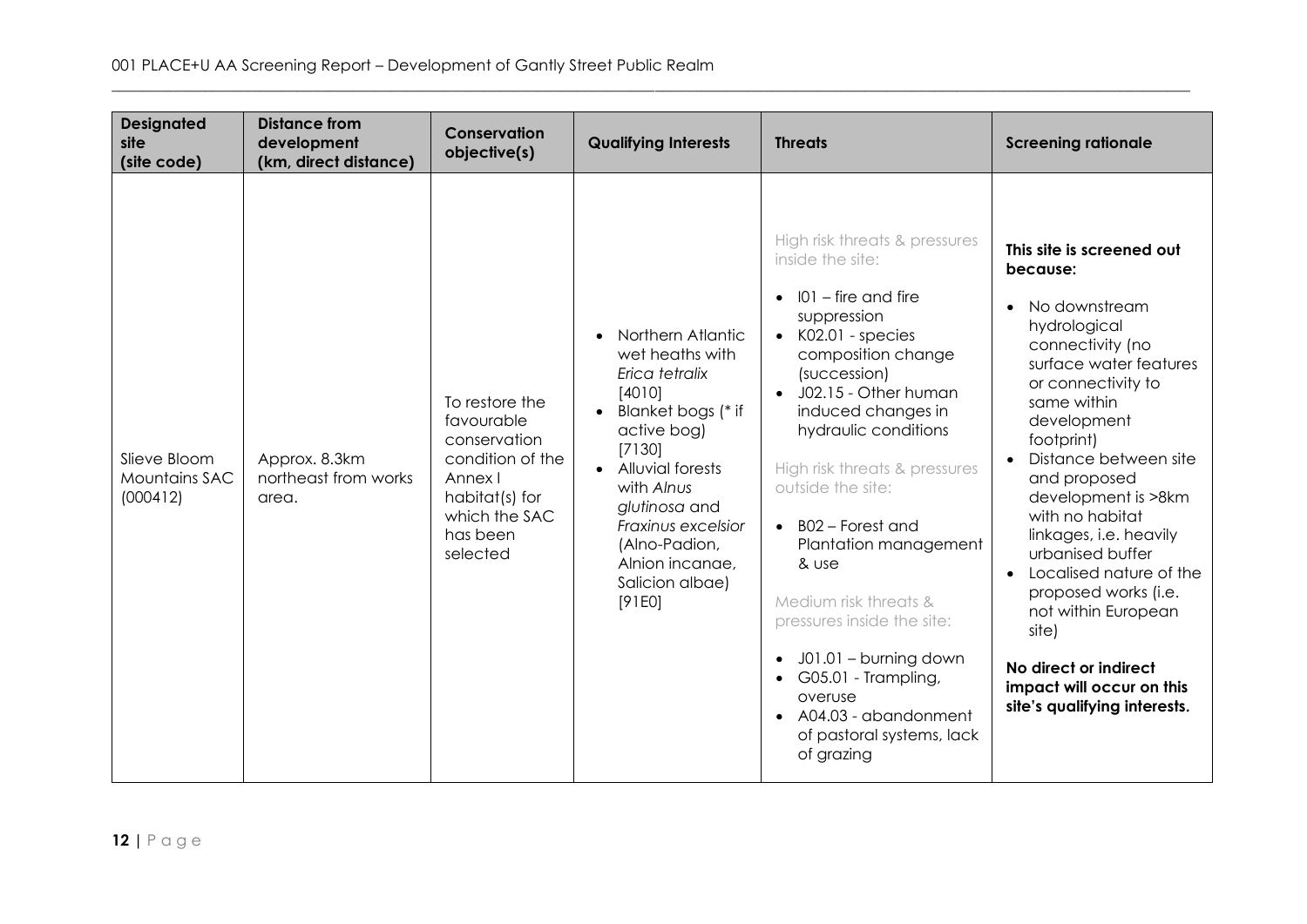| <b>Designated</b><br>site<br>(site code) | <b>Distance from</b><br>development<br>(km, direct distance) | Conservation<br>objective(s)                                                                                                                       | <b>Qualifying Interests</b>                                                                                                                                                                                          | <b>Threats</b>                                                                                                                                                                                                                                                                                                                                                                   | <b>Screening rationale</b>                                                                                                                                                                                                                                                       |
|------------------------------------------|--------------------------------------------------------------|----------------------------------------------------------------------------------------------------------------------------------------------------|----------------------------------------------------------------------------------------------------------------------------------------------------------------------------------------------------------------------|----------------------------------------------------------------------------------------------------------------------------------------------------------------------------------------------------------------------------------------------------------------------------------------------------------------------------------------------------------------------------------|----------------------------------------------------------------------------------------------------------------------------------------------------------------------------------------------------------------------------------------------------------------------------------|
|                                          |                                                              |                                                                                                                                                    |                                                                                                                                                                                                                      | Low risk threats & pressures<br>inside the site:<br>• H05.01 - garbage and<br>solid waste<br>$\bullet$ G01.02 - walking,<br>horseriding and non-<br>motorised vehicles<br>G01.03.02 - off-road<br>$\bullet$<br>motorized driving<br>Low risk threats & pressures<br>outside the site:<br>$CO1 -$ Mining &<br>$\bullet$<br>Quarrying<br>G01.03.02 - off-road<br>motorized driving |                                                                                                                                                                                                                                                                                  |
| Sharavogue<br>Bog SAC<br>(000585)        | Approx. 9.8km<br>northwest from works<br>area.               | To maintain or<br>restore the<br>favourable<br>conservation<br>status of the<br>Annex I<br>habitat(s) for<br>which the SAC<br>has been<br>selected | • Active raised bogs<br>[7110]<br>Degraded raised<br>$\bullet$<br>bogs still capable<br>of natural<br>regeneration<br>[7120]<br>Depressions on<br>$\bullet$<br>peat substrates of<br>the<br>Rhynchosporion<br>[7150] | High risk threats & pressures<br>inside the site:<br>J02.15 - Other human<br>$\bullet$<br>induced changes in<br>hydraulic conditions<br>High risk threats & pressures<br>outside the site:<br>J02.15 - Other human<br>$\bullet$<br>induced changes in<br>hydraulic conditions                                                                                                    | This site is screened out<br>because:<br>No downstream<br>$\bullet$<br>hydrological<br>connectivity (no<br>surface water features<br>or connectivity to<br>same within<br>development<br>footprint)<br>Distance between site<br>$\bullet$<br>and proposed<br>development is >9km |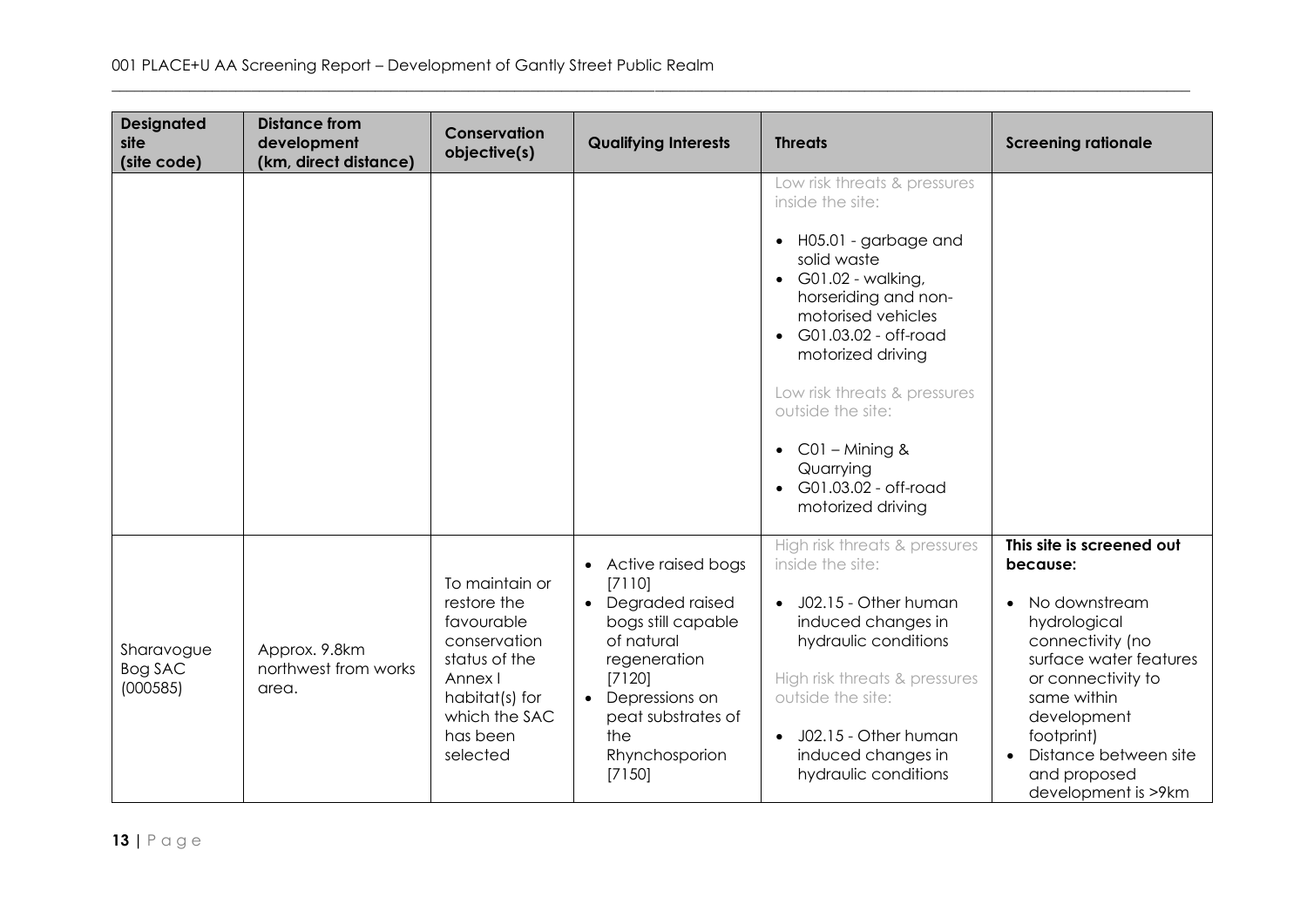| <b>Designated</b><br>site<br>(site code) | <b>Distance from</b><br>development<br>(km, direct distance) | Conservation<br>objective(s)                                                                                                         | <b>Qualifying Interests</b>                       | <b>Threats</b>                                                                                                                                                                                                                                                                                                                                                                                                                                                      | <b>Screening rationale</b>                                                                                                                                                                                                                          |
|------------------------------------------|--------------------------------------------------------------|--------------------------------------------------------------------------------------------------------------------------------------|---------------------------------------------------|---------------------------------------------------------------------------------------------------------------------------------------------------------------------------------------------------------------------------------------------------------------------------------------------------------------------------------------------------------------------------------------------------------------------------------------------------------------------|-----------------------------------------------------------------------------------------------------------------------------------------------------------------------------------------------------------------------------------------------------|
|                                          |                                                              |                                                                                                                                      |                                                   | Medium risk threats &<br>pressures inside the site:<br>A08 - Fertilisation<br>$\bullet$<br>102 - problematic native<br>$\bullet$<br>species<br>Medium risk threats &<br>pressures outside the site:<br>A08 - Fertilisation<br>$\bullet$<br>102 - problematic native<br>species<br>Low risk threats & pressures<br>inside the site:<br>J01.01 - burning down<br>$\bullet$<br>Low risk threats & pressures<br>outside the site:<br>J01.01 - burning down<br>$\bullet$ | with no habitat<br>linkages, i.e. heavily<br>urbanised buffer<br>Localised nature of the<br>$\bullet$<br>proposed works (i.e.<br>not within European<br>site)<br>No direct or indirect<br>impact will occur on this<br>site's qualifying interests. |
| <b>River Nore SPA</b><br>(004233)        | Approx. 10.6km<br>southeast from works<br>area.              | To maintain or<br>restore the<br>favourable<br>conservation<br>condition of the<br>bird species<br>listed as Special<br>Conservation | Kingfisher (Alcedo<br>$\bullet$<br>atthis) [A229] | Medium risk threats &<br>pressures inside the site:<br>$D03.01 - port$ areas<br>$\bullet$<br>Medium risk threats &<br>pressures outside the site:                                                                                                                                                                                                                                                                                                                   | This site is screened out<br>because:<br>No downstream<br>$\bullet$<br>hydrological<br>connectivity (no<br>surface water features<br>or connectivity to<br>same within                                                                              |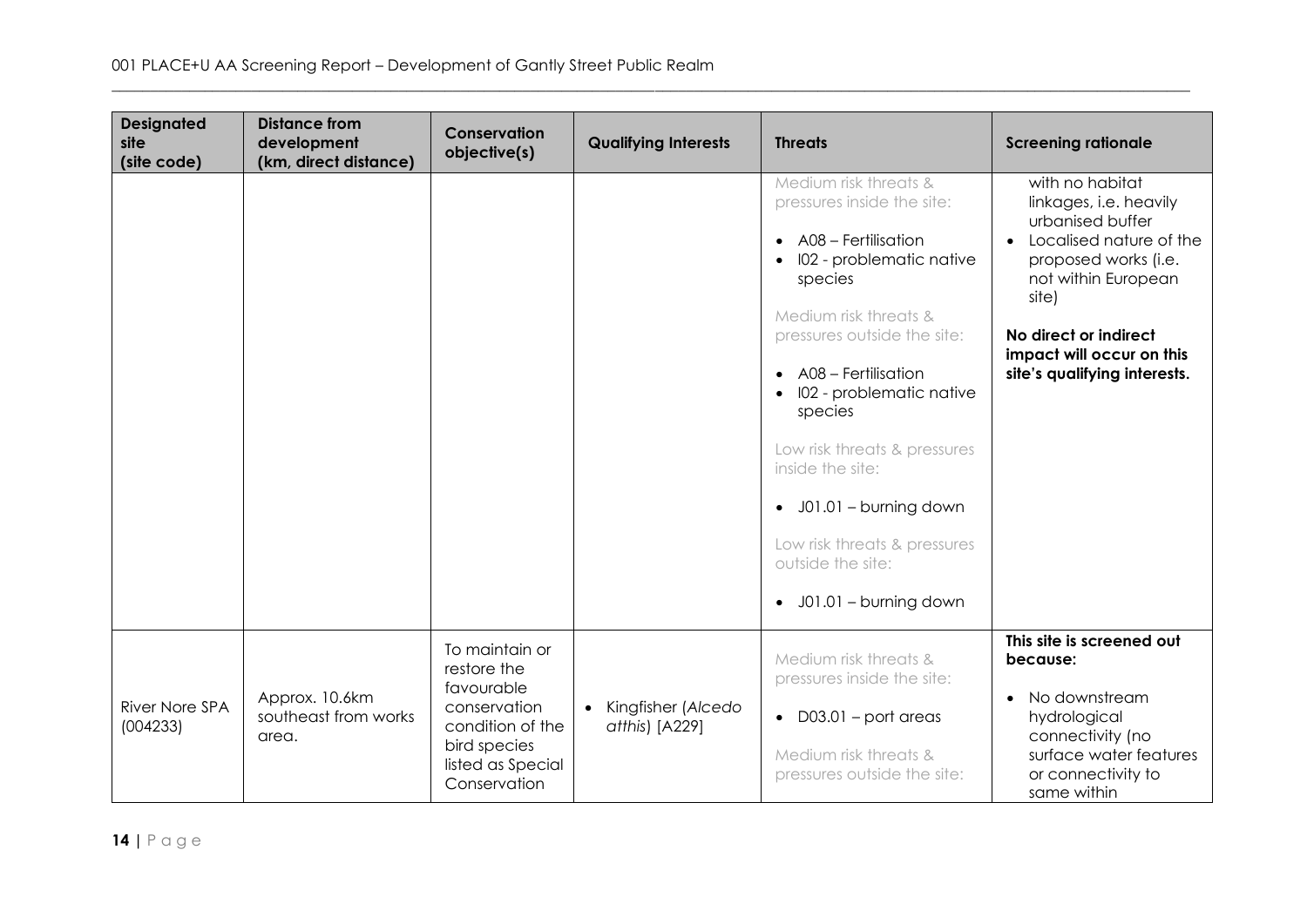| <b>Designated</b><br>site<br>(site code) | <b>Distance from</b><br>development<br>(km, direct distance) | Conservation<br>objective(s)                                                                                                           | <b>Qualifying Interests</b>                                                                                                                                                               | <b>Threats</b>                                                                                                                                                                                                                                                                                   | <b>Screening rationale</b>                                                                                                                                                                                                                                                                                                          |
|------------------------------------------|--------------------------------------------------------------|----------------------------------------------------------------------------------------------------------------------------------------|-------------------------------------------------------------------------------------------------------------------------------------------------------------------------------------------|--------------------------------------------------------------------------------------------------------------------------------------------------------------------------------------------------------------------------------------------------------------------------------------------------|-------------------------------------------------------------------------------------------------------------------------------------------------------------------------------------------------------------------------------------------------------------------------------------------------------------------------------------|
|                                          |                                                              | Interests for this<br>SPA                                                                                                              |                                                                                                                                                                                           | J02.01 - Landfill, land<br>$\bullet$<br>reclamation and drying<br>out, general                                                                                                                                                                                                                   | development<br>footprint)<br>Distance between site<br>and proposed<br>development is >9km<br>with no habitat<br>linkages, i.e. heavily<br>urbanised buffer<br>Localised nature of the<br>proposed works (i.e.<br>not within European<br>site)<br>No direct or indirect<br>impact will occur on this<br>site's qualifying interests. |
| Lisduff Fen SAC<br>(002147)              | Approx. 11.5km<br>southwest from works<br>area.              | To restore the<br>favourable<br>conservation<br>condition of the<br>Annex I<br>habitat(s) for<br>which the SAC<br>has been<br>selected | Petrifying springs<br>$\bullet$<br>with tufa formation<br>(Cratoneurion)<br>[7220]<br>Alkaline fens [7230]<br>$\bullet$<br>Vertigo geyeri<br>$\bullet$<br>(Geyer's Whorl<br>Snail) [1013] | High risk threats & pressures<br>inside the site:<br>• A02.01 - agricultural<br>intensification<br>A08 - Fertilisation<br>E05 - Storage of<br>$\bullet$<br>materials<br>• A04.03 - abandonment<br>of pastoral systems, lack<br>of grazing<br>Medium risk threats &<br>pressures inside the site: | This site is screened out<br>because:<br>No downstream<br>hydrological<br>connectivity (no<br>surface water features<br>or connectivity to<br>same within<br>development<br>footprint)<br>Distance between site<br>and proposed<br>$development$ is $>11km$                                                                         |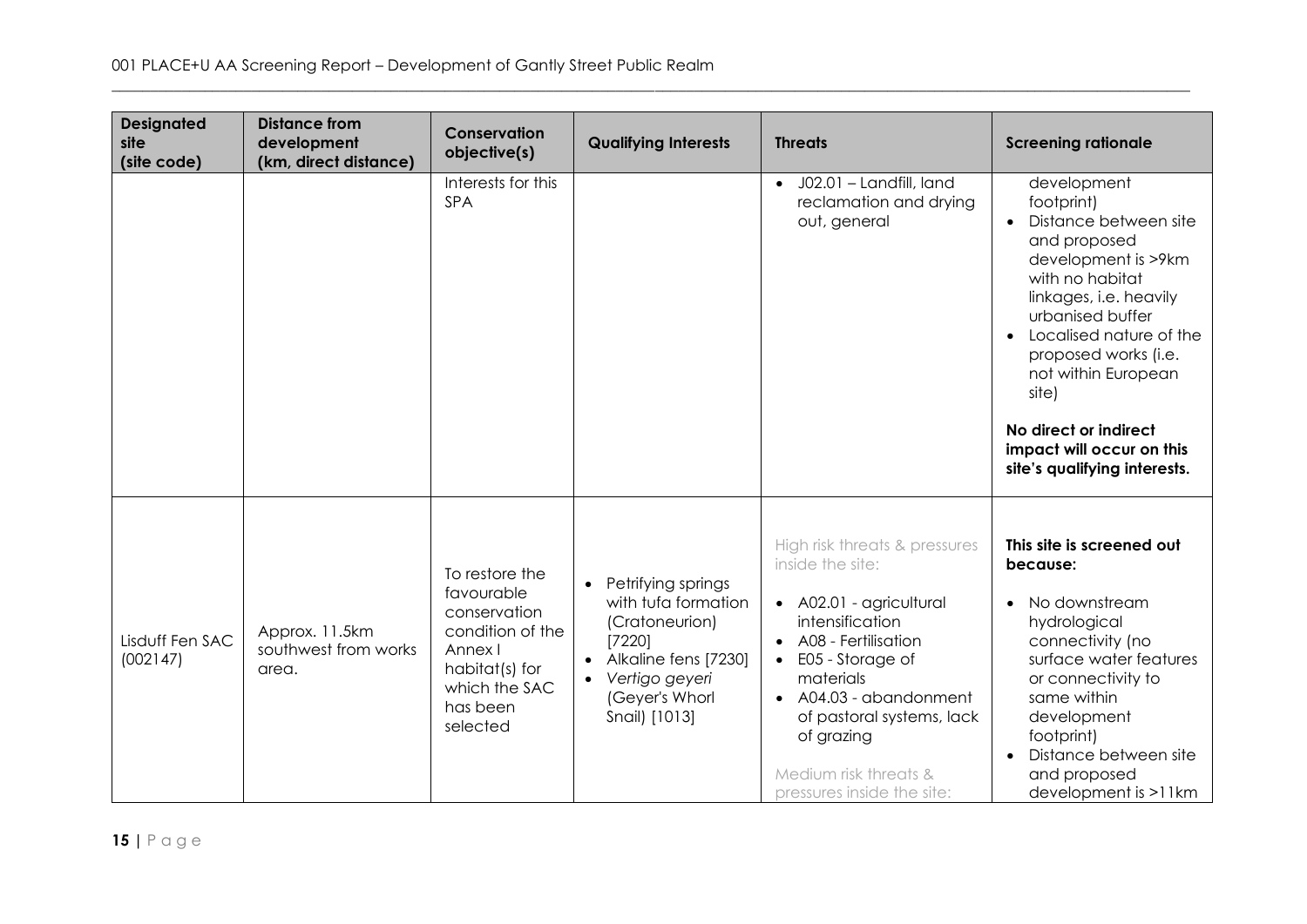| <b>Designated</b><br>site<br>(site code) | <b>Distance from</b><br>development<br>(km, direct distance) | Conservation<br>objective(s) | <b>Qualifying Interests</b> | <b>Threats</b>                                                                                                                                                                                                                                                                                                                                                                                                                                                                                                                                                                               | <b>Screening rationale</b>                                                                                                                                                                                                                          |
|------------------------------------------|--------------------------------------------------------------|------------------------------|-----------------------------|----------------------------------------------------------------------------------------------------------------------------------------------------------------------------------------------------------------------------------------------------------------------------------------------------------------------------------------------------------------------------------------------------------------------------------------------------------------------------------------------------------------------------------------------------------------------------------------------|-----------------------------------------------------------------------------------------------------------------------------------------------------------------------------------------------------------------------------------------------------|
|                                          |                                                              |                              |                             | J02.10 - management of<br>$\bullet$<br>aquatic and bank<br>vegetation for drainage<br>purposes<br>Low risk threats & pressures<br>inside the site<br>E03.01 - disposal of<br>$\bullet$<br>household / recreational<br>facility waste<br>• A07 - use of biocides,<br>hormones and<br>chemicals<br>E03.03 - disposal of inert<br>$\bullet$<br>materials<br>• A02.01 - agricultural<br>intensification<br>• J02.10 - management of<br>aquatic and bank<br>vegetation for drainage<br>purposes<br>Low risk threats & pressures<br>outside the site<br>C01 - Mining and<br>$\bullet$<br>quarrying | with no habitat<br>linkages, i.e. heavily<br>urbanised buffer<br>Localised nature of the<br>$\bullet$<br>proposed works (i.e.<br>not within European<br>site)<br>No direct or indirect<br>impact will occur on this<br>site's qualifying interests. |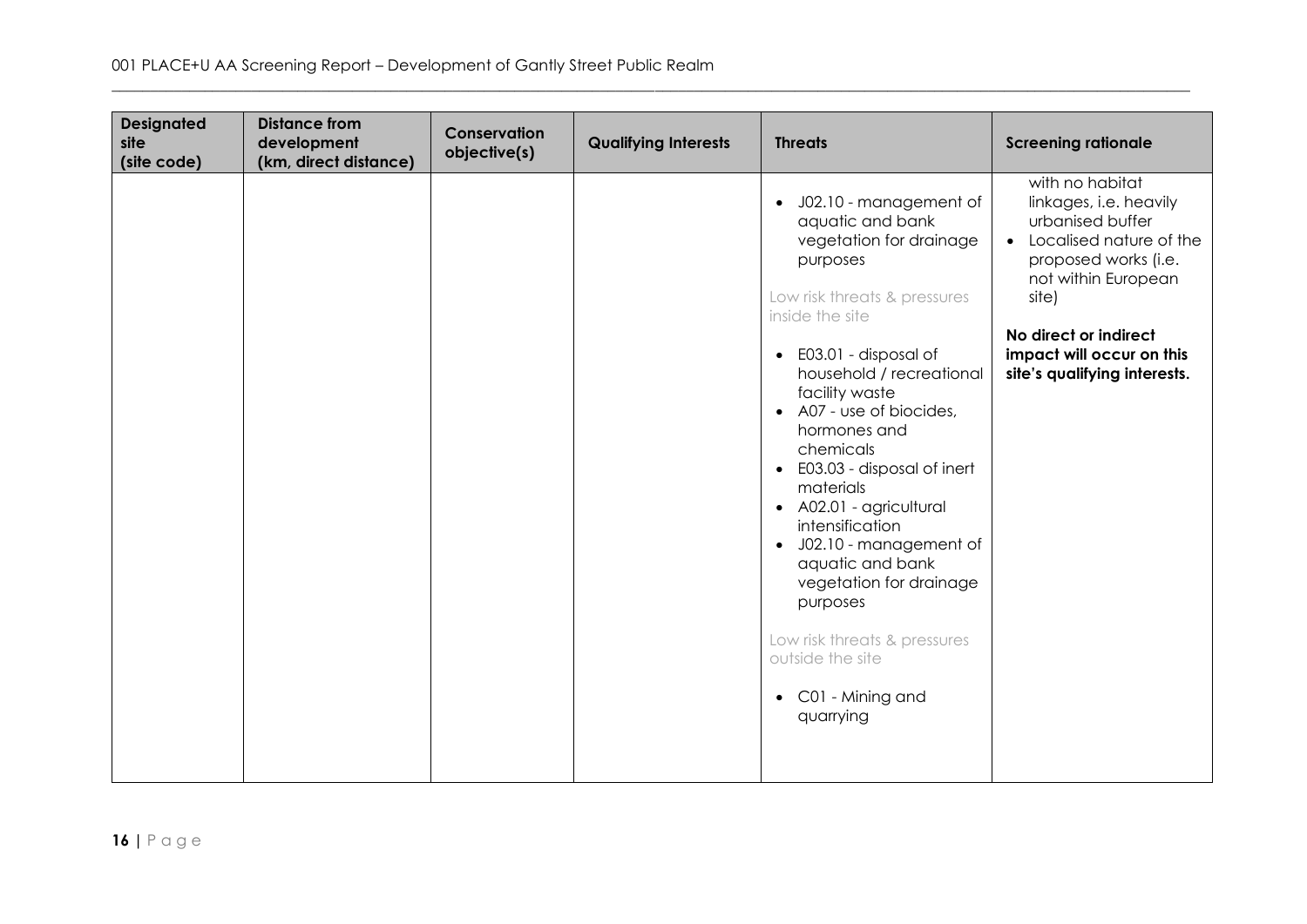| <b>Designated</b><br>site<br>(site code) | <b>Distance from</b><br>development<br>(km, direct distance) | Conservation<br>objective(s)                                                                                                                          | <b>Qualifying Interests</b>                                                                                        | <b>Threats</b>                                                                                                                                                                                                                                                                                                                                                                                                                                                                                                                                                                                         | <b>Screening rationale</b>                                                                                                                                                                                                                                                                                                                                                                                                                                                                                                  |
|------------------------------------------|--------------------------------------------------------------|-------------------------------------------------------------------------------------------------------------------------------------------------------|--------------------------------------------------------------------------------------------------------------------|--------------------------------------------------------------------------------------------------------------------------------------------------------------------------------------------------------------------------------------------------------------------------------------------------------------------------------------------------------------------------------------------------------------------------------------------------------------------------------------------------------------------------------------------------------------------------------------------------------|-----------------------------------------------------------------------------------------------------------------------------------------------------------------------------------------------------------------------------------------------------------------------------------------------------------------------------------------------------------------------------------------------------------------------------------------------------------------------------------------------------------------------------|
| <b>Island Fen SAC</b><br>(002236)        | Approx. 11.6km north<br>from works area.                     | To maintain or<br>restore the<br>favourable<br>conservation<br>condition of the<br>Annex I<br>habitat(s) for<br>which the SAC<br>has been<br>selected | · Juniperus<br>communis<br>formations on<br>heaths or<br>calcareous<br>grasslands [5130]<br>• Alkaline fens [7230] | High risk threats & pressures<br>inside the site:<br>K02.01 - species<br>$\bullet$<br>composition change<br>(succession)<br>• A04.03 - abandonment<br>of pastoral systems, lack<br>of grazing<br>A04.01 - intensive<br>grazing<br>Medium risk threats &<br>pressures inside the site:<br>J02.01 - Landfill, land<br>reclamation and drying<br>out, general<br>Low risk threats & pressures<br>inside the site:<br>D01 - Roads, paths and<br>$\bullet$<br>railroads<br>F03.01 - Hunting<br>$\bullet$<br>Low risk threats & pressures<br>outside the site:<br>C01 - Mining and<br>$\bullet$<br>quarrying | This site is screened out<br>because:<br>No downstream<br>$\bullet$<br>hydrological<br>connectivity (no<br>surface water features<br>or connectivity to<br>same within<br>development<br>footprint)<br>Distance between site<br>and proposed<br>development is >11km<br>with no habitat<br>linkages, i.e. heavily<br>urbanised buffer<br>Localised nature of the<br>$\bullet$<br>proposed works (i.e.<br>not within European<br>site)<br>No direct or indirect<br>impact will occur on this<br>site's qualifying interests. |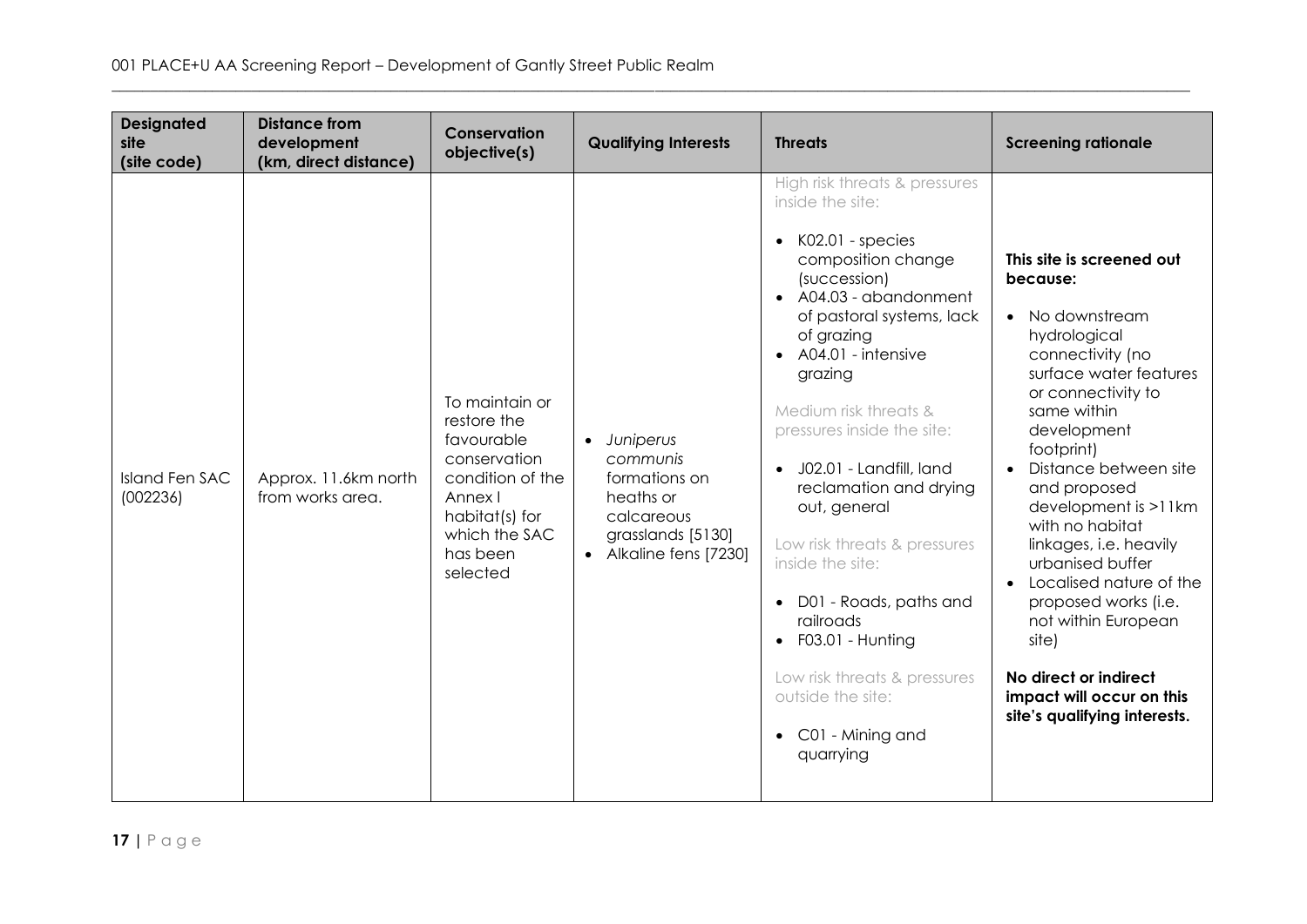| <b>Designated</b><br>site<br>(site code) | <b>Distance from</b><br>development<br>(km, direct distance) | Conservation<br>objective(s)                                                                                                           | <b>Qualifying Interests</b>                                                                                                                                                                                                     | <b>Threats</b>                                                                                                                                                                                                                                                                                                                                                                                                                                                                                                                                                                           | <b>Screening rationale</b>                                                                                                                                                                                                                                                                                                                                                                                                                                                                        |
|------------------------------------------|--------------------------------------------------------------|----------------------------------------------------------------------------------------------------------------------------------------|---------------------------------------------------------------------------------------------------------------------------------------------------------------------------------------------------------------------------------|------------------------------------------------------------------------------------------------------------------------------------------------------------------------------------------------------------------------------------------------------------------------------------------------------------------------------------------------------------------------------------------------------------------------------------------------------------------------------------------------------------------------------------------------------------------------------------------|---------------------------------------------------------------------------------------------------------------------------------------------------------------------------------------------------------------------------------------------------------------------------------------------------------------------------------------------------------------------------------------------------------------------------------------------------------------------------------------------------|
| Coolrain Bog<br>SAC (002332)             | Approx. 12.7km east<br>from works area.                      | To restore the<br>favourable<br>conservation<br>condition of the<br>Annex I<br>habitat(s) for<br>which the SAC<br>has been<br>selected | Active raised bogs<br>$\bullet$<br>[7110]<br>Degraded raised<br>$\bullet$<br>bogs still capable<br>of natural<br>regeneration<br>[7120]<br>Depressions on<br>$\bullet$<br>peat substrates of<br>the<br>Rhynchosporion<br>[7150] | High risk threats & pressures<br>inside the site:<br>B - Sylviculture & Forestry<br>$\bullet$<br>$C01.03.02$ – mechanical<br>$\bullet$<br>removal of peat<br>J02.15 - Other human<br>$\bullet$<br>induced changes in<br>hydraulic conditions<br>Medium risk threats &<br>pressures inside the site:<br>101 - invasive non-native<br>$\bullet$<br>species<br>J01.01 - burning down<br>$\bullet$<br>Low risk threats & pressures<br>inside the site:<br>J02.01 - Landfill, land<br>$\bullet$<br>reclamation and drying<br>out, general<br>H05.01 - garbage and<br>$\bullet$<br>solid waste | This site is screened out<br>because:<br>No downstream<br>hydrological<br>connectivity (no<br>surface water features<br>or connectivity to<br>same within<br>development<br>footprint)<br>Distance between site<br>and proposed<br>development is >12km<br>with no habitat<br>linkages, i.e. heavily<br>urbanised buffer<br>Localised nature of the<br>proposed works (i.e.<br>not within European<br>site)<br>No direct or indirect<br>impact will occur on this<br>site's qualifying interests. |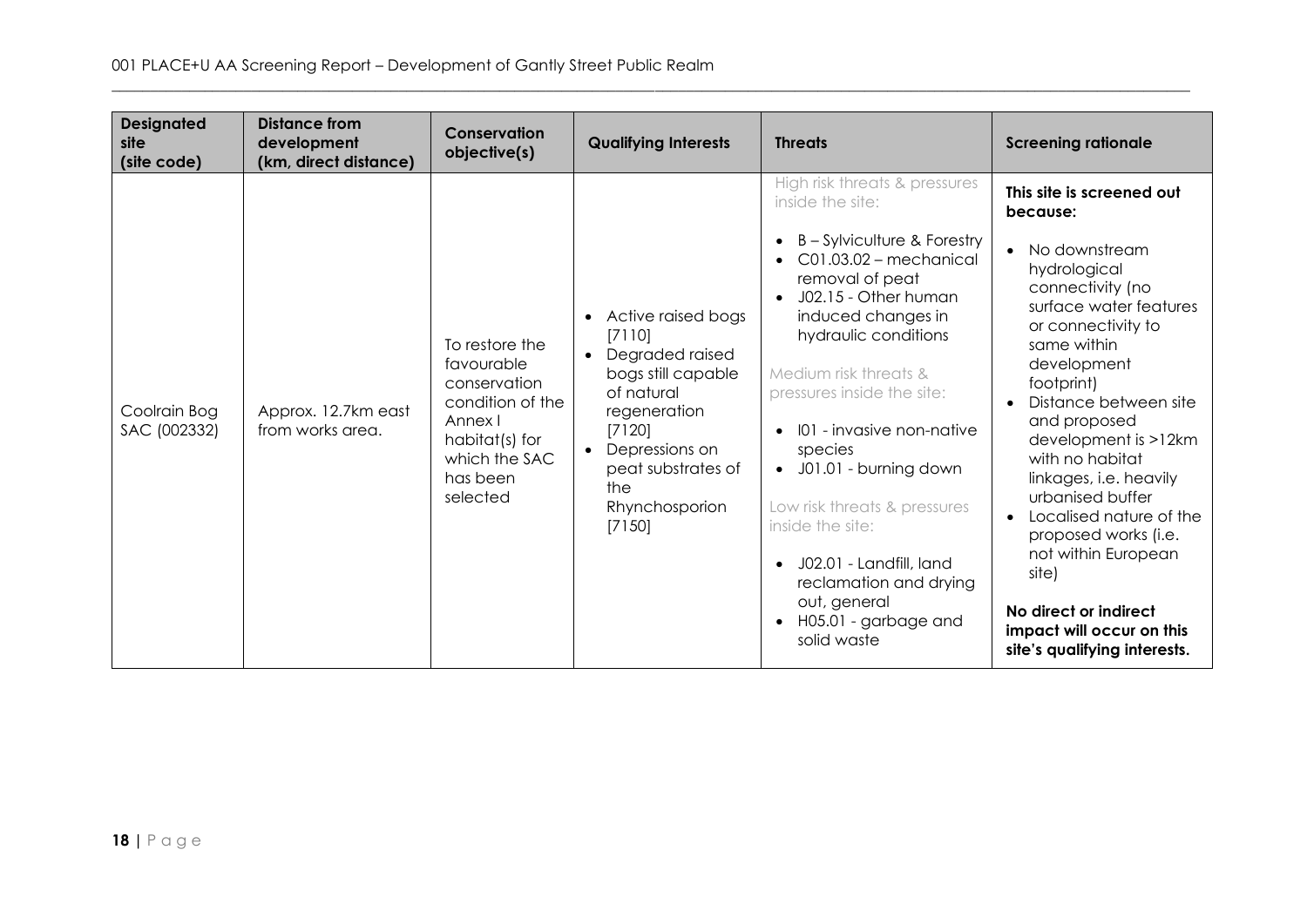### <span id="page-18-0"></span>**4.3 European sites with connectivity to the proposed works**

As outlined in **Table 4.1** above, there are no European sites with downstream hydrological connectivity to the proposed works area at Gantly Road, Roscrea, Co. Tipperary.

 $\_$  , and the set of the set of the set of the set of the set of the set of the set of the set of the set of the set of the set of the set of the set of the set of the set of the set of the set of the set of the set of th

#### <span id="page-18-1"></span>**4.4 Potential cumulative impacts**

In theory, it is possible for negligible individual impacts to interact with the other developments to cause impacts that are more than just simple additive impacts of the developments considered in isolation. The predicted impacts of disturbance, run-off from construction work, and surface water drainage are indirect and localised given the local scale of the proposed demolishment and rebuild works and geographic separation from any European sites. Therefore, potential for synergistic cumulative impacts may exist by itself or in combination with other plans and projects. To assess potential impacts the following information sources were reviewed;

- Roscrea Local Area Plan 2012-2018 (as extended)
- Draft Tipperary County Development Plan 2022-2028
- Tipperary County Council Online Planning Query System (map viewer)

(https://tipp.maps.arcgis.com/apps/webappviewer/index.html?id=460724c4b3de413cb beb853111df588a)

- Permitted projects in the vicinity of the development
- Proposed projects in the vicinity of the development

No other projects of a scale or type that could act cumulatively with the proposed Gantly Street Public Realm Enhancement Scheme are proposed or permitted in the areas overlapping and surrounding the proposed works area. Permitted and proposed developments in these areas are limited to one-off domestic/business premises developments, demolition, extension works, infrastructural and architectural upgrades.

A planning search limited to applications submitted within the areas overlapping and surrounding Gantly Road area during the previous 5 years was conducted. Recent developments within 0.5km of the proposed works area were restricted to permitted developments:

- **Planning Ref 16/601178** Demolition of existing rear outhouse, retention of existing rear stores, conversion and extension of rear stores for domestic use in existing dwelling together with rear conservatory, connection to existing services, and all associated site works.
- **Planning Ref 17/600486**  Change of use of existing commercial premises to Dental Practice, alterations to existing shopfront and facade, relocation of existing entrance and stairs to first floor level and alterations to existing south elevation including associated siteworks.
- **Planning Ref 17/600570 -** A partial change of use of existing retail shop to use as a takeaway and restaurant, toilets and all associated ancillary works.
- **Planning Ref 17/600666** a) Demolition of existing single storey sunroom to the rear and construction of a new single storey extension to side and rear. b) Internal alterations to existing house c) Associated site development works.
- **Planning Ref 17/601052**  The erection of 3 no. temporary prefabricated classroom buildings, ancillary ramps and all associated site development works.
- **Planning Ref 17/601112** Change of use of first floor commercial unit into a two-bedroom apartment.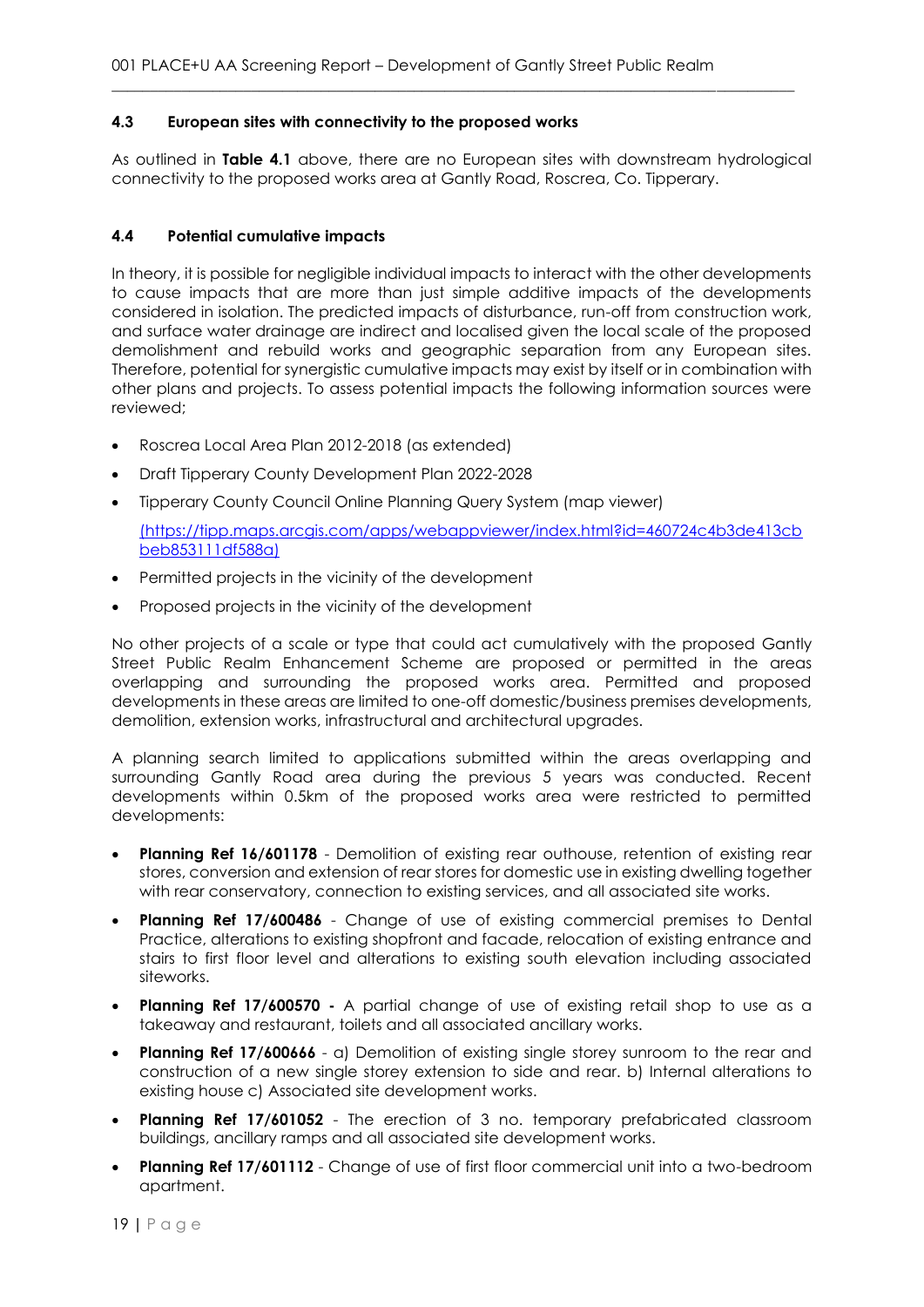• **Planning Ref 17/601326** - The change of use of existing commercial premises to food processing facility, including wholesale outlet, erection of signage, proposed pedestrian access from Main Street and all associated siteworks.

- **Planning Ref 17/601372**  A change of use from residential to retail at ground floor level and the change of retail to residential at ground floor area and the change of use of bed & breakfast unit to 7 no. residential units on ground and first floor, including all associated site works and services.
- **Planning Ref 18/600032** A 2 no. apartment development as constructed and ancillary works. Previous planning reference no. 04510988 (This development is contained within the curtilage of a protected structure).
- **Planning Ref 18/600532**  A single storey extension to the existing dwelling house with internal and external renovations to the existing dwelling house, a new pedestrian gate in the front boundary wall and associated site works. The extended house is intended for use as a Community Dwelling managed by the Daughters of Charity Disability Support Service.
- **Planning Ref 18/600907** Conversion of existing veterinary clinic and stables to residential unit including associated site works.
- **Planning Ref 19/600146** Existing extensions to house.
- **Planning Ref 19/600306**  Front entrance porch to dwelling.
- **Planning Ref 19/600503**  For domestic shed and all associated site works.
- **Planning Ref 19/600504**  (a) Change of use from Office, Stock Room and ancillary facilities related to former retail occupier to Enterprise and Community Hub consisting of Offices, Training Spaces and Ancillary Facilities and (b) Building works consisting of elevational changes, external treatments, revised boundary treatments, site landscaping, signage and all associated works.
- **Planning Ref 19/601011**  a) Various demolition (834 sq m) of dilapidated, 20th century sheds and storage facilities to the property, namely the demolition of existing late 20th century one and two storey storage facilities and steel framed buildings, the 4 storey mid-20th century grain store abutting south face of existing building, the 19th century 3 storey store to west of the site abutting the existing building and the demolition of part of the stone boundary walls to Gaol Road, Malt Vale and Ayr Hill, (b) Refurbishment and change of use of existing Malt building from industrial/warehousing use to office and retail, (c) Construction of a 3-storey extension to existing north and south elevations of the Malt building to provide retail and office space with ancillary facilities, (d) Construction of a split level car park to the south of the site, (e) Construction of a new 3-storey Primary Care Centre (healthcare facilities) to the south of the site situated above the split level car park, (f) Alterations to the western and northern facades to provide for vehicular and pedestrian access to the facilities. Vehicular access will be provided from Ayr Hill and pedestrian access will be provided from Malt Vale (g) Connections to public foul and surface water sewers and public mains water (h) Bin stores, temporary site signage, landscaping, parking and all necessary and ancillary site works to complete the development. The proposed development involves works to a protected structure, Ref. No. RC099.
- **Planning Ref 19/601037** Storage shed as constructed to rear of existing house.
- **Planning Ref 19/601325**  Of a reduced size single storey extension to the side of the existing dwelling house with changes to the internal renovations to the existing dwelling house and changes to the rear and side elevations and to the rear and side external works, following on from Planning Permission No 18/600532. The extended house is intended for use as a Community Dwelling managed by the Daughters of Charity Disability Support Services.
- **Planning Ref 19/601413**  Change of use from public house and dwelling to 2 no. two bedroom apartments and 1 no. one bedroom apartment including the demolition of a portion of single storey building to the rear and the construction of a single storey extension to the rear including internal and external alterations all with associated site works.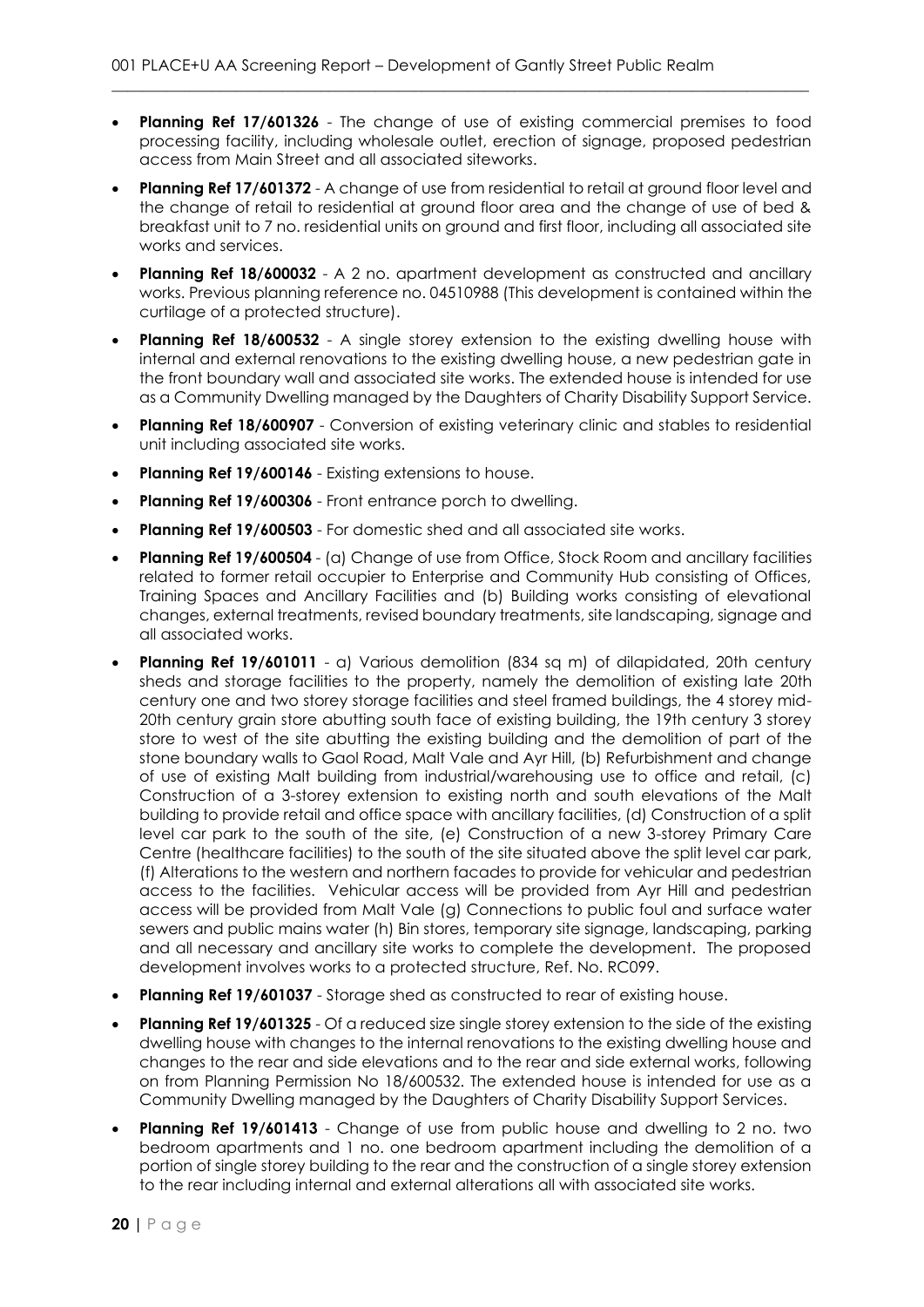- **Planning Ref 20/610**  Extension to rear of existing house and all associated site works.
- **Planning Ref 20/923**  Extension to rear of dwelling and detached domestic shed to the rear of the site and for permission for extension to side of existing dwelling and all associated site works.

## <span id="page-20-0"></span>**4.5 Screening assessment criteria**

The information provided below in **Table 4.2** follows the guidance document '*Assessment of Plans and Projects significantly affecting Natura 2000 Sites: Methodological guidance on the provisions of Article 6(3) and (4) of the Habitats Directive 92/43/EEC*', (European Commission, 2001). The standard '*Screening Matrix'* and '*Finding of No Significant Effects Report Matrix'* in Annex 2 of this same guidance document are also followed.

As set out in NPWS guidance (DoEHLG, 2009), the task of establishing whether a plan or project is likely to have an effect on a European site(s) is based on an evaluation using available information and data, supplemented, as necessary, by local site information and ecological surveys. This results in a determination by the competent authority as to whether there may be a significant effect on the designated site. A precautionary approach is required.

Examples of effects likely to be significant include, but are not limited to, any impact to Annex I habitat, direct or indirect damage to the physical quality of the environment (e.g. water quality and supply) in the European site, serious or ongoing disturbance to species or habitats for which the European site is selected (e.g. increased noise) and/or direct or indirect damage to the size, characteristics or reproductive ability of populations in the European site.

### <span id="page-20-1"></span>**4.6 Screening matrix**

| <b>Assessment criteria</b>                     | <b>Consideration of potential impacts</b>                                                                                                                                                                                                                                 |
|------------------------------------------------|---------------------------------------------------------------------------------------------------------------------------------------------------------------------------------------------------------------------------------------------------------------------------|
| <b>Brief description of</b><br>project or plan | New kerb alignment and pavement surfaces on Gantly<br>Road, including new alignment design for footpaths,<br>parking areas and trafficked areas, new hard and soft<br>landscaping, new pedestrian crossings, new street<br>furniture, new bollards and new bicycle racks. |
|                                                | Installation of new public lighting and soft landscaping.<br>$\bullet$<br>Alteration of on-street parking for Gantly Road.<br>$\bullet$                                                                                                                                   |
|                                                | Undergrounding of overhead electrical cables,<br>$\bullet$<br>installation of new public lighting and upgrading of<br>existing public lighting.                                                                                                                           |
|                                                | Development of associated drainage services and<br>$\bullet$<br>utilities across the entire project area.                                                                                                                                                                 |
|                                                | All associated site works.<br>٠                                                                                                                                                                                                                                           |
|                                                | All other ancillary and associated site development<br>works above and below ground level                                                                                                                                                                                 |

**Table 4.1: Summary of European sites and distances from proposed works area at Gantly Road, Roscrea, Co. Tipperary**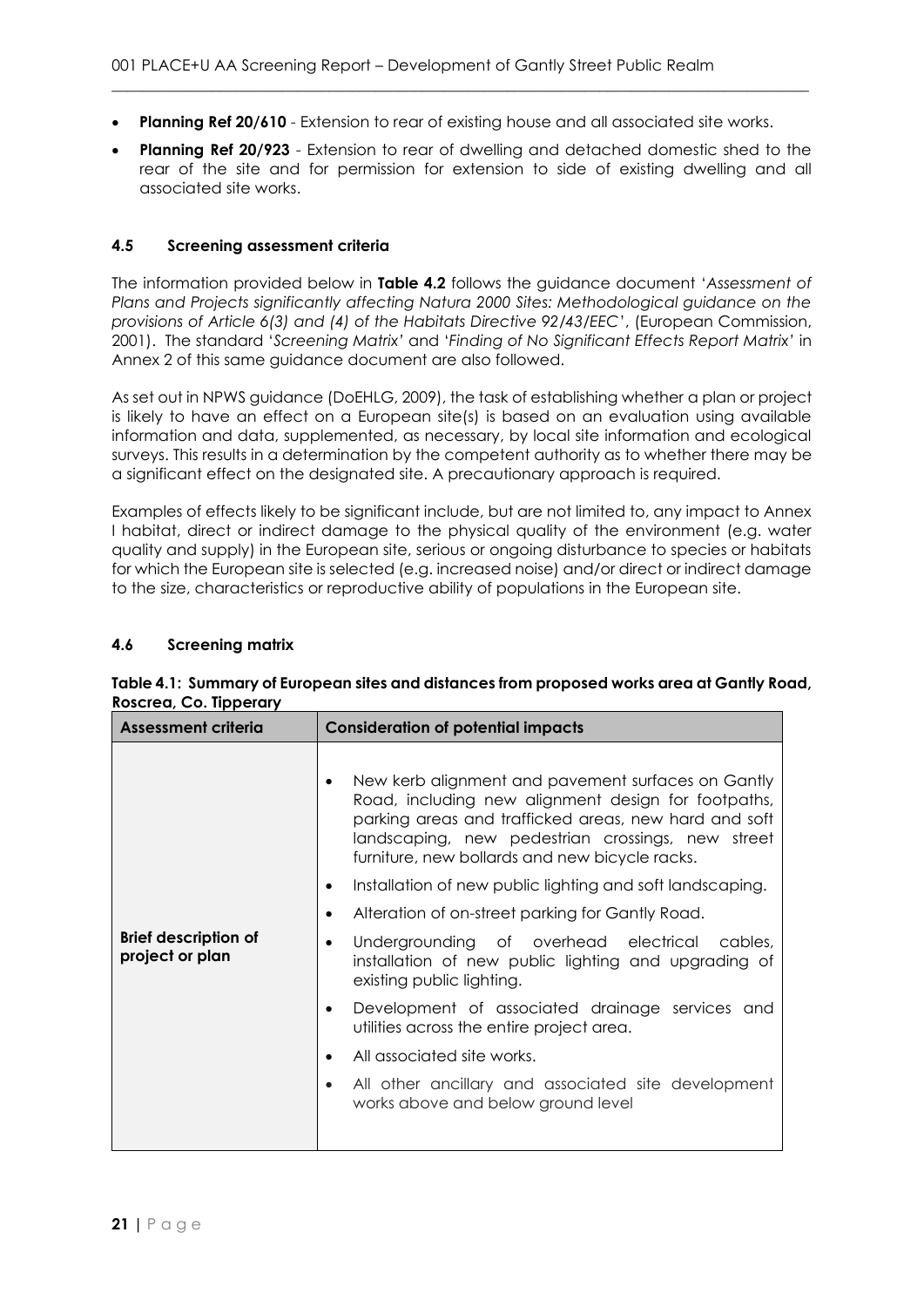| <b>Brief description of the</b><br><b>European site</b><br>assessment                                                                                                                                                                                                                                                              | There are no European sites within or adjacent to the<br>proposed works. The following European sites are located<br>within 15km of the proposed developments and have been<br>screened out:<br>Slieve Bloom Mountains SPA (004160)<br>$\bullet$<br>Slieve Bloom Mountains SAC (000412)<br>$\bullet$<br>Sharavogue Bog SAC (000585)<br>$\bullet$<br>River Nore SPA (004233)<br>$\bullet$<br>Lisduff Fen SAC (002147)<br>$\bullet$<br>Island Fen SAC (002236)<br>$\bullet$<br>Coolrain Bog SAC (002332)<br>$\bullet$<br>The proposed development site is not located within a<br>nor does it share any downstream<br>European<br>site<br>hydrological connectivity with any of the seven European<br>sites within a 15km buffer. |
|------------------------------------------------------------------------------------------------------------------------------------------------------------------------------------------------------------------------------------------------------------------------------------------------------------------------------------|---------------------------------------------------------------------------------------------------------------------------------------------------------------------------------------------------------------------------------------------------------------------------------------------------------------------------------------------------------------------------------------------------------------------------------------------------------------------------------------------------------------------------------------------------------------------------------------------------------------------------------------------------------------------------------------------------------------------------------|
| <b>Describe the individual</b><br>elements of the project<br>(either alone or in<br>combination with other<br>plans or projects) likely<br>to give rise to impacts on<br>the European sites                                                                                                                                        | No other individual elements of the project, either alone or<br>in combination with other plans or projects, are likely to give<br>rise to impacts on the European sites identified above.                                                                                                                                                                                                                                                                                                                                                                                                                                                                                                                                      |
| <b>Describe any likely</b><br>direct, indirect or<br>secondary impacts of<br>the project (either alone<br>or in combination with<br>other plans or projects)<br>on the European site by<br>virtue of:<br>Size and scale;<br>Land-take;<br>$\bullet$<br>Distance from<br>$\bullet$<br>European site or key<br>features of the site; | Size and scale, land-take and distance from European sites<br>Potential impacts: none<br>The proposed works area at Gantly Road, Roscrea, Co.<br>Tipperary is separated from European sites by considerable<br>geographic distances<br>across<br>heavily<br>urbanised<br>$\alpha$<br>landscape, i.e., closest site distance is approx. 4.2km (Slieve<br>Bloom Mountains SPA (004160)). The majority of the seven<br>sites within a 15km buffer are located >10km distance from<br>proposed works area. There is no downstream<br>the l<br>hydrological connectivity between the works area and any<br>of the European sites in question.                                                                                        |
| Resource<br>$\bullet$<br>requirements;<br>Emissions;<br>$\bullet$<br>Excavation<br>$\bullet$<br>requirements;<br>Transportation<br>$\bullet$<br>requirements;<br>Duration of<br>$\bullet$<br>construction,<br>operation etc.;<br>Other                                                                                             | Due to the lack of downstream hydrological connectivity<br>and the geographical distance between the proposed work<br>areas and European sites there are no mechanisms for<br>impact (i.e. source-pathway-receptor model). The lack of<br>potential for Special Conservation Interests to be impacted<br>(e.g. mobile species such as hen harrier) given the absence<br>of habitats that can support such species in the urbanised<br>environment of Rosscrea, there are no likely significant<br>negative effects to the European sites within 15km of the<br>study area.                                                                                                                                                      |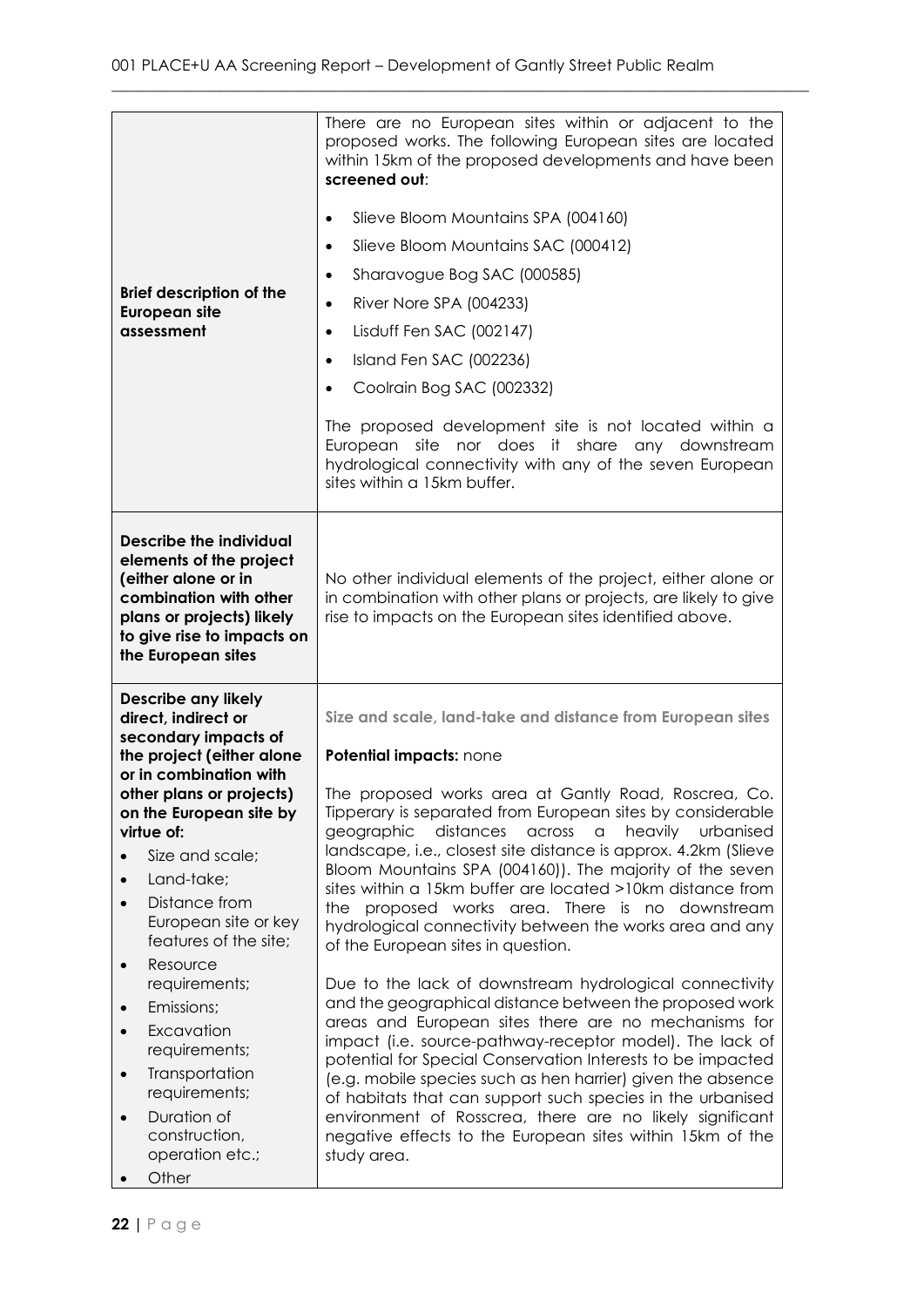| There will be no land-take from any European site and no<br>direct impact on the size and scale of any European site as<br>a result of the proposed Gantly Street Public Realm<br>Enhancement Scheme.                                                                                                                                                   |
|---------------------------------------------------------------------------------------------------------------------------------------------------------------------------------------------------------------------------------------------------------------------------------------------------------------------------------------------------------|
| <b>Resource requirements and excavation requirements</b>                                                                                                                                                                                                                                                                                                |
| Potential impacts: none                                                                                                                                                                                                                                                                                                                                 |
| There will be no resource requirements or excavation<br>requirements from any European site as a result of the<br>proposed works. Excavation requirements within the<br>proposed site will be minimal.                                                                                                                                                  |
| <b>Transportation requirements</b>                                                                                                                                                                                                                                                                                                                      |
| Potential impacts: none                                                                                                                                                                                                                                                                                                                                 |
| There will be no transportation activities associated with the<br>scheme's construction and operation including hauling of<br>raw materials, increases in road traffic and associated<br>emissions that would impact European sites. These activities<br>would be consistent with busy evolving urban centres.                                          |
| <b>Emissions</b>                                                                                                                                                                                                                                                                                                                                        |
| Potential impacts: none                                                                                                                                                                                                                                                                                                                                 |
| There will be no emissions as a result of the proposed works<br>that could impact European sites as there is no downstream<br>hydrological connectivity between the proposed works<br>area and any watercourses or European sites. Furthermore,<br>emissions to air quality would be consistent with the existing<br>baseline (i.e. busy urban centre). |
| Duration of construction and operation                                                                                                                                                                                                                                                                                                                  |
| Potential impacts: none                                                                                                                                                                                                                                                                                                                                 |
| Duration of works is expected to be short-term only and the<br>operation of the site will follow existing day to day operations<br>pre-works (i.e function as a public space with decreased<br>road traffic)                                                                                                                                            |
| <b>Cumulative impacts</b>                                                                                                                                                                                                                                                                                                                               |
| Potential impacts: none                                                                                                                                                                                                                                                                                                                                 |
| A planning search was conducted on 21st January 2022. No<br>other planned or permitted projects of a scale which could<br>act cumulatively with the proposed works were identified in<br>the local area. Refer to section 4.4 above for cumulative<br>impacts.                                                                                          |
|                                                                                                                                                                                                                                                                                                                                                         |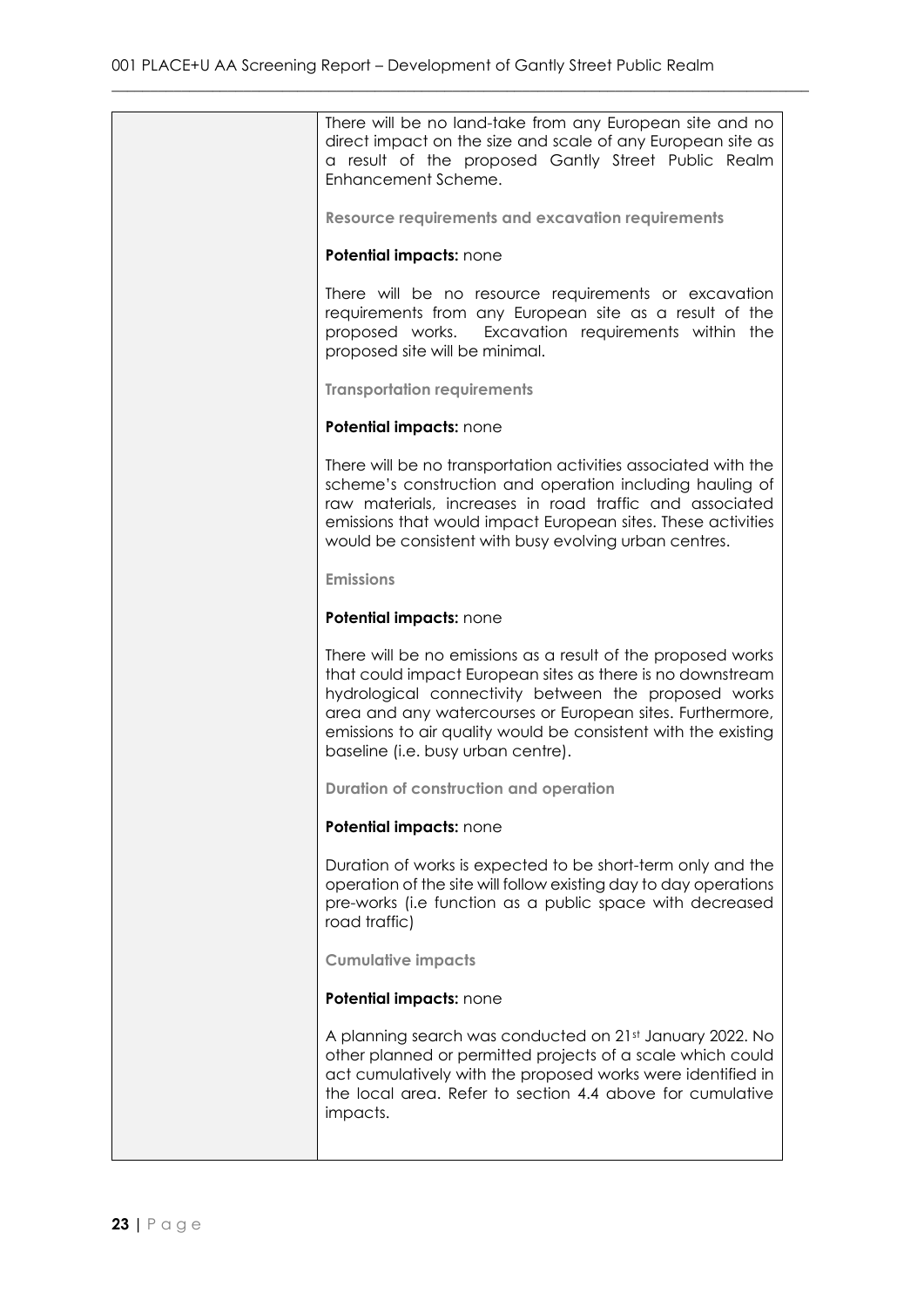| <b>Describe</b><br>likely<br>any<br>site<br>changes<br>to<br>the<br>arising as a result of:<br>Reduction of habitat<br>area;<br>Disturbance of key<br>$\bullet$<br>species;<br>Habitat or species<br>$\bullet$<br>fragmentation;<br>Reduction in species<br>$\bullet$<br>density;<br>Changes in key<br>$\bullet$<br>indicators of<br>conservation value;<br>Climate change | There will be no direct or indirect reduction in habitat area<br>or habitat fragmentation within any European site as a result<br>of the proposed development (i.e. proposed works area not<br>within, adjoining or connected to any European site).<br>There will be no predicted impact via disturbance of key<br>species or reduction of key species as a result of the<br>proposed works given a lack of connectivity, geographic<br>separation and unsuitability for mobile species of special<br>conservation interest.<br>There will be no predicted changes in key indicators of<br>conservation value for the European sites within a 15km<br>buffer due to the proposed works given a lack of<br>connectivity and geographic separation. |
|----------------------------------------------------------------------------------------------------------------------------------------------------------------------------------------------------------------------------------------------------------------------------------------------------------------------------------------------------------------------------|----------------------------------------------------------------------------------------------------------------------------------------------------------------------------------------------------------------------------------------------------------------------------------------------------------------------------------------------------------------------------------------------------------------------------------------------------------------------------------------------------------------------------------------------------------------------------------------------------------------------------------------------------------------------------------------------------------------------------------------------------|
| <b>Describe any likely</b><br>impacts on the<br>European site as a whole<br>in terms of:<br>Interference with the<br>key relationships that<br>define the structure<br>of the site;<br>Interference with key<br>$\bullet$<br>relationships that<br>define the function<br>of the site.                                                                                     | There are no potential impacts on the key relationships that<br>define the structure or function of any European site<br>considered in this Appropriate Assessment Screening due to<br>the proposed works.                                                                                                                                                                                                                                                                                                                                                                                                                                                                                                                                         |
| <b>Provide indicators of</b><br>significance as a result<br>of the identification of<br>effects set out above in<br>terms of:<br>loss,<br>fragmentation,<br>disruption,<br>disturbance,<br>change to key<br>elements of the site<br>(e.g. water quality<br>$etc.$ ).                                                                                                       | No effects will occur due to geographical separation of the<br>study area from European sites and no means for impact<br>from the source-pathway-receptor model.                                                                                                                                                                                                                                                                                                                                                                                                                                                                                                                                                                                   |
| Describe from the above<br>those elements of the<br>project or plan, or<br>combination of<br>elements, where the<br>above impacts are likely<br>to be significant or<br>where the scale of<br>magnitude of impacts is<br>not known.                                                                                                                                        | No significant impacts or impacts of unknown scale or<br>magnitude, either alone or in-combination with other<br>projects or plans, are predicted from the proposed Gantly<br>Street Public Realm Enhancement Scheme works.                                                                                                                                                                                                                                                                                                                                                                                                                                                                                                                        |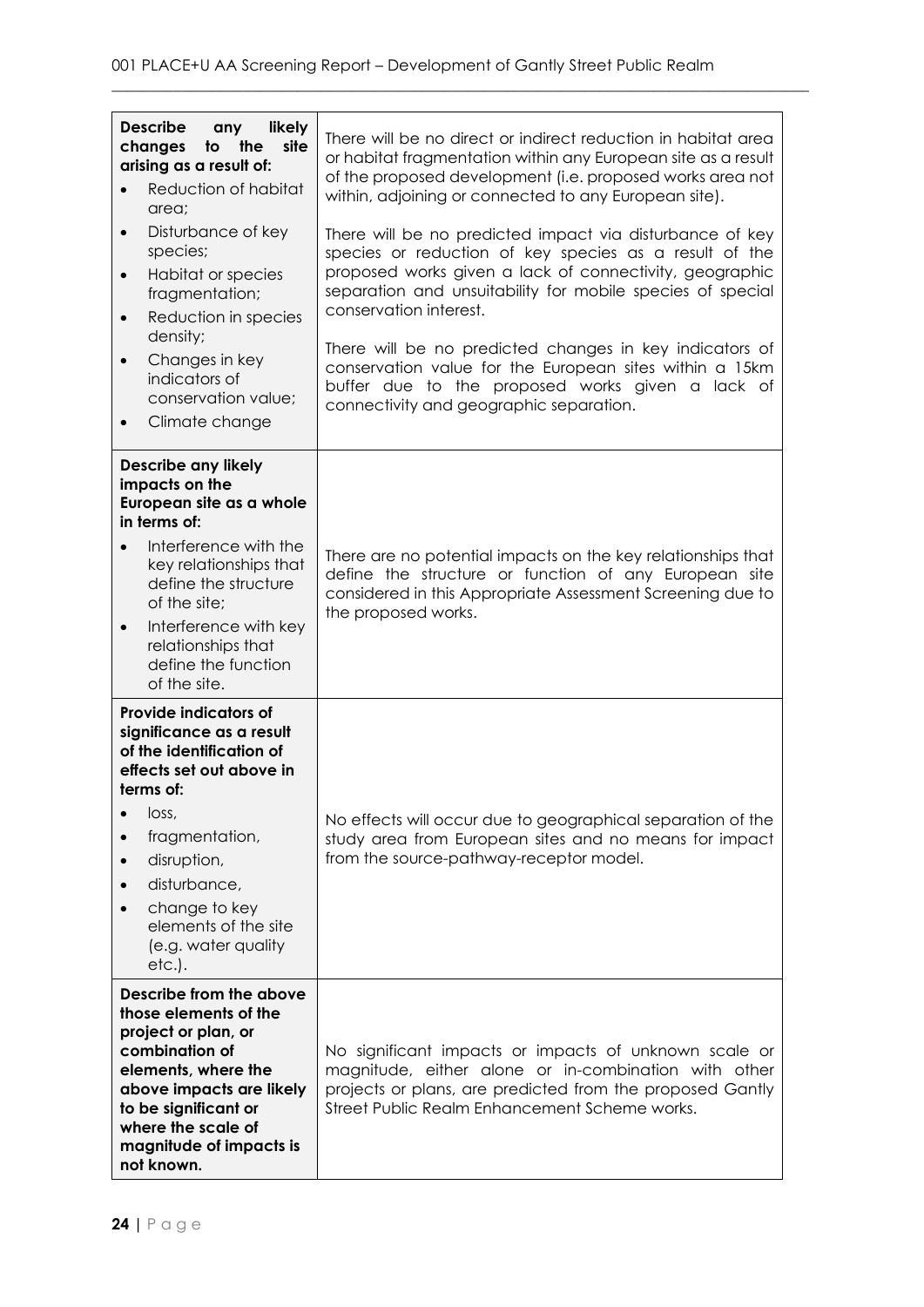## <span id="page-24-0"></span>**5.0 STAGE ONE SCREENING CONCLUSION**

In consideration of the best available scientific knowledge, on the basis of objective information specific to the conservation objectives and qualifying interests of the relevant European sites, and by applying the precautionary principal, it **can** be concluded beyond reasonable scientific doubt that the proposed the proposed Gantly Street Public Realm Enhancement Scheme works, individually or in combination with other plans and projects, will not have a significant effect on a European site within a 15km buffer.

\_\_\_\_\_\_\_\_\_\_\_\_\_\_\_\_\_\_\_\_\_\_\_\_\_\_\_\_\_\_\_\_\_\_\_\_\_\_\_\_\_\_\_\_\_\_\_\_\_\_\_\_\_\_\_\_\_\_\_\_\_\_\_\_\_\_\_\_\_\_\_\_\_\_\_\_\_\_\_\_\_\_\_\_\_\_\_\_\_\_

No significant effects on any of European sites within the zone of potential influence are predicted. Therefore, the following seven European sites have been 'screened out' within the Stage 1: Appropriate Assessment Screening Report:

- Slieve Bloom Mountains SPA (004160)
- Slieve Bloom Mountains SAC (000412)
- Sharavogue Bog SAC (000585)
- River Nore SPA (004233)
- Lisduff Fen SAC (002147)
- Island Fen SAC (002236)
- Coolrain Bog SAC (002332)

Consequently, it is recommended to the competent authority that Appropriate Assessment is not required in respect of the proposed Gantly Street Public Realm Enhancement Scheme.

Walve

<span id="page-24-1"></span>Wessel Vosloo MIPI Planning Department PLACE+U